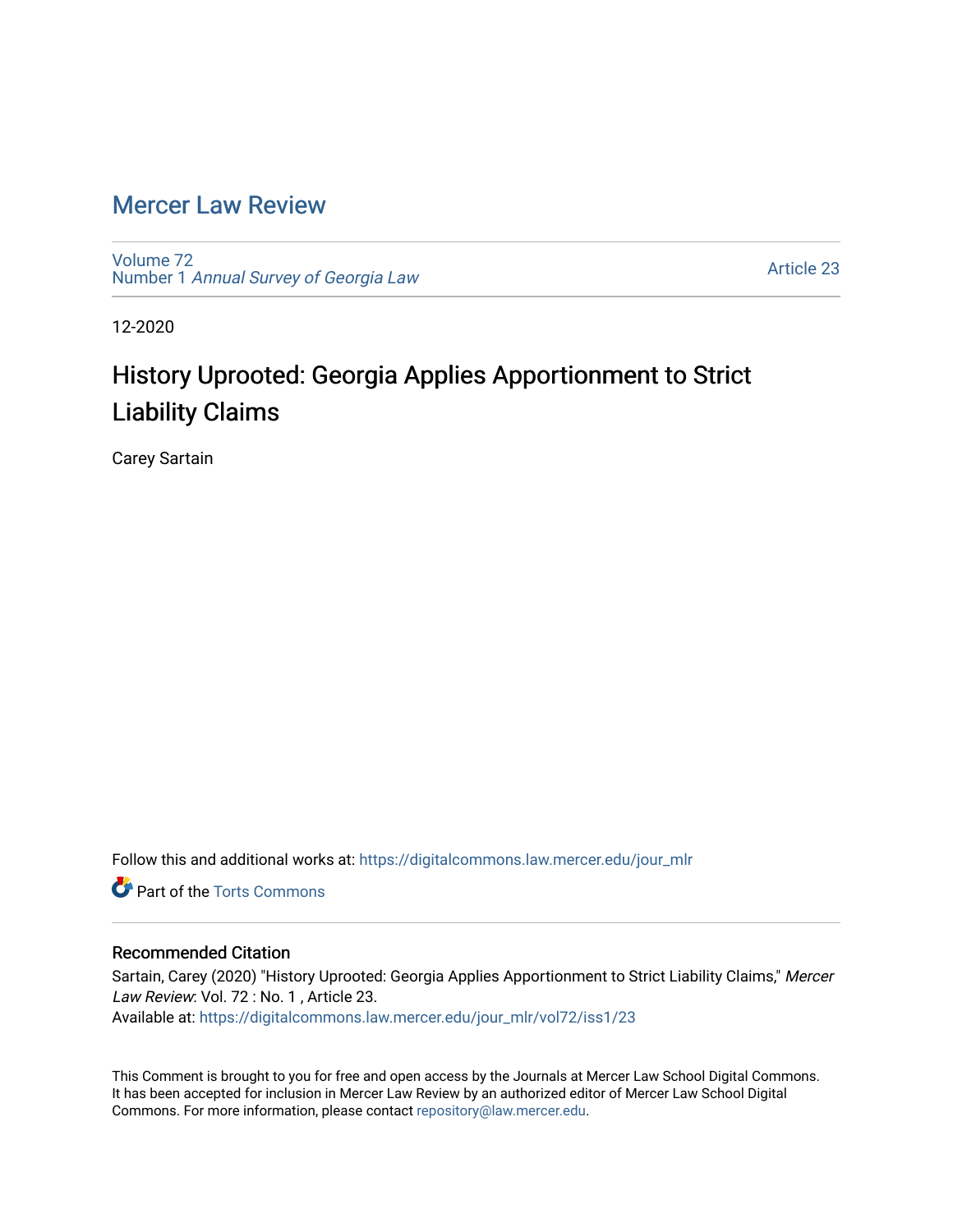# **History Uprooted: Georgia Applies Apportionment to Strict Liability Claims [\\*](#page-1-0)**

#### I. INTRODUCTION

Adrienne Johns had experience riding motorcycles for over 20 years when in 2013, total failure of the front brake on his 2006 Suzuki GSX-R1000 caused him to hit a curb, throwing him from his bike and knocking him unconscious. The accident resulted in Johns being hospitalized for over two months following spinal fusion surgery and surgery to repair his hand. Subsequent to the accident, he discovered that there had been a recall notice from Suzuki related to his bike model's front brake. At trial, Johns proved that a design defect in the front brake had ultimately caused the brake to fail, resulting in Johns' accident. The jury awarded Johns \$10.5 million in compensatory damages.[1](#page-1-1) Under common law principles of strict liability, Johns would receive the verdict in whole. However, the Georgia Supreme Court upheld the jury's apportionment of 49% of the fault to Johns himself for his failure to properly maintain the brake fluid.[2](#page-1-2) This may seem at odds with common law principles of strict liability because it is.

Apportionment and contributory negligence in tort law have been evolving bodies of statutes and judicial law throughout legal history. However, one thing that has historically remained steadfast in the state of Georgia has been the common law principle that a plaintiff's comparative negligence is not a defense to a claim based upon strict liability.[3](#page-1-3) But now, as we have seen in the illustration above, that has changed for the state of Georgia and is up for debate in other jurisdictions.[4](#page-1-4) This reassessment of the appropriateness of

<span id="page-1-3"></span><span id="page-1-2"></span><span id="page-1-1"></span><span id="page-1-0"></span><sup>\*</sup> I would like to thank my faculty advisor, Professor Jarome Gautreaux, for his feedback and collaboration throughout the writing of this Comment. I would also like to thank my student writing editor, Sandy Davis, for her feedback, critique, and patience.

<sup>1</sup> Suzuki Motor of Am., Inc. v. Johns, 351 Ga. App. 186, 189, 830 S.E.2d 549, 554 (2019). <sup>2</sup> Johns v. Suzuki Motor of Am., No. S19G1478, 2020 Ga. LEXIS 760, 2 (Oct. 19, 2020).

<sup>3</sup> Deere & Co. v. Brooks, 250 Ga. 517, 520–21, 299 S.E.2d 704, 707 (1983).

<span id="page-1-4"></span><sup>4</sup> See *Suzuki*, 351 Ga. App. 186 at 198, 830 S.E.2d at 560.

<sup>393</sup>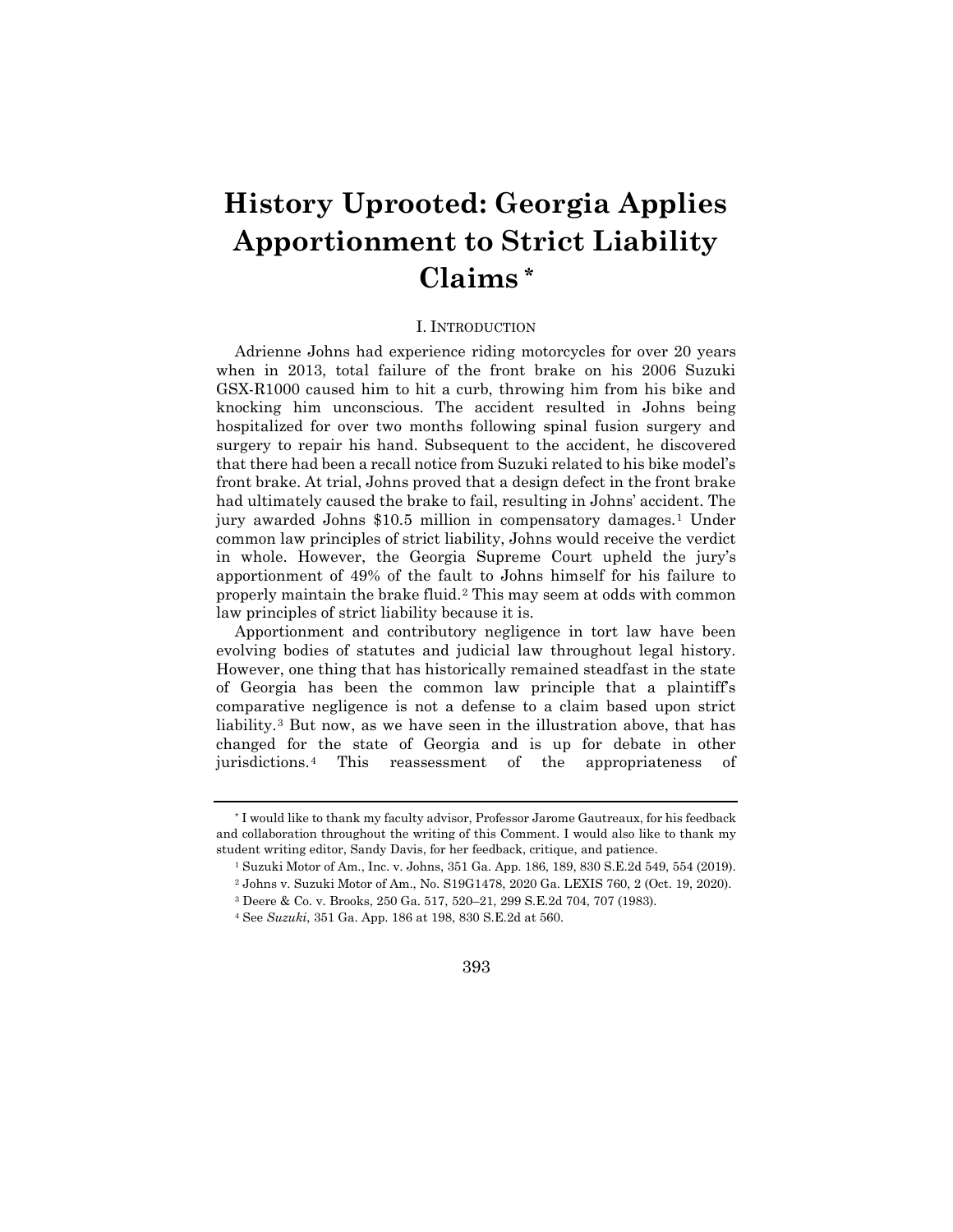apportionment in strict liability cases in Georgia follows on the heels of numerous states reconsidering a similar long standing common law principle—the rule against apportionment among intentional and negligent tortfeasors.[5](#page-2-0) Following tort reform in Georgia that reshaped the apportionment statute, courts have been tasked with interpreting the changes with the backdrop of years of Georgia case law following common law principles. Other states, including Pennsylvania, have been facing similar tasks of statutory interpretation in relation to apportionment in strict liability and inevitably reaching varying results.

The topic examined in this Comment is where Georgia law now stands in regard to applying apportionment in strict liability cases compared to other jurisdictions and what this new direction may mean for practitioners and plaintiffs in the state. This Comment will consider the development of tort law in the areas of contributory negligence and strict liability from common law to present. Specifically, Part II will provide an historical overview of apportionment in tort law, looking at the history of contributory negligence, joint and several liability, and contribution. Part III will track the development and implementation of the body of law known as strict liability and the historical applicability of apportionment to strict liability claims. Part IV will then compare and contrast how various states have approached the applicability of apportionment in strict liability cases following various versions of tort reform. Part V will compare this change in approach to how some states have progressed to allowing apportionment to intentional tortfeasors. Finally, Part VI will address how the recent Georgia Supreme Court decision will affect plaintiffs and practitioners in their approach to cases involving strict liability claims in Georgia and argue why the common law principles should have been maintained.

#### II. THE WORLD OF APPORTIONMENT: CONTRIBUTORY NEGLIGENCE, JOINT AND SEVERAL LIABILITY, AND CONTRIBUTION

# *A. The Transition from Contributory Negligence to Systems of Comparative Negligence*

Originating in England in 1806, the common law doctrine of contributory negligence completely barred a plaintiff from recovering if

<span id="page-2-0"></span><sup>5</sup> See Couch v. Red Roof Inns, Inc., 291 Ga. 359, 359, 729 S.E.2d 378, 379 (2012) (allowing jury to consider the "fault" of criminal assailant and include the assailant when apportioning its damages award to the plaintiff); Slack v. Farmers Ins. Exchange, 5 P. 3d 280, 285 (Colo. 2000) (holding that Colorado's comparative fault statute was applicable even though the defendant committed an intentional tort).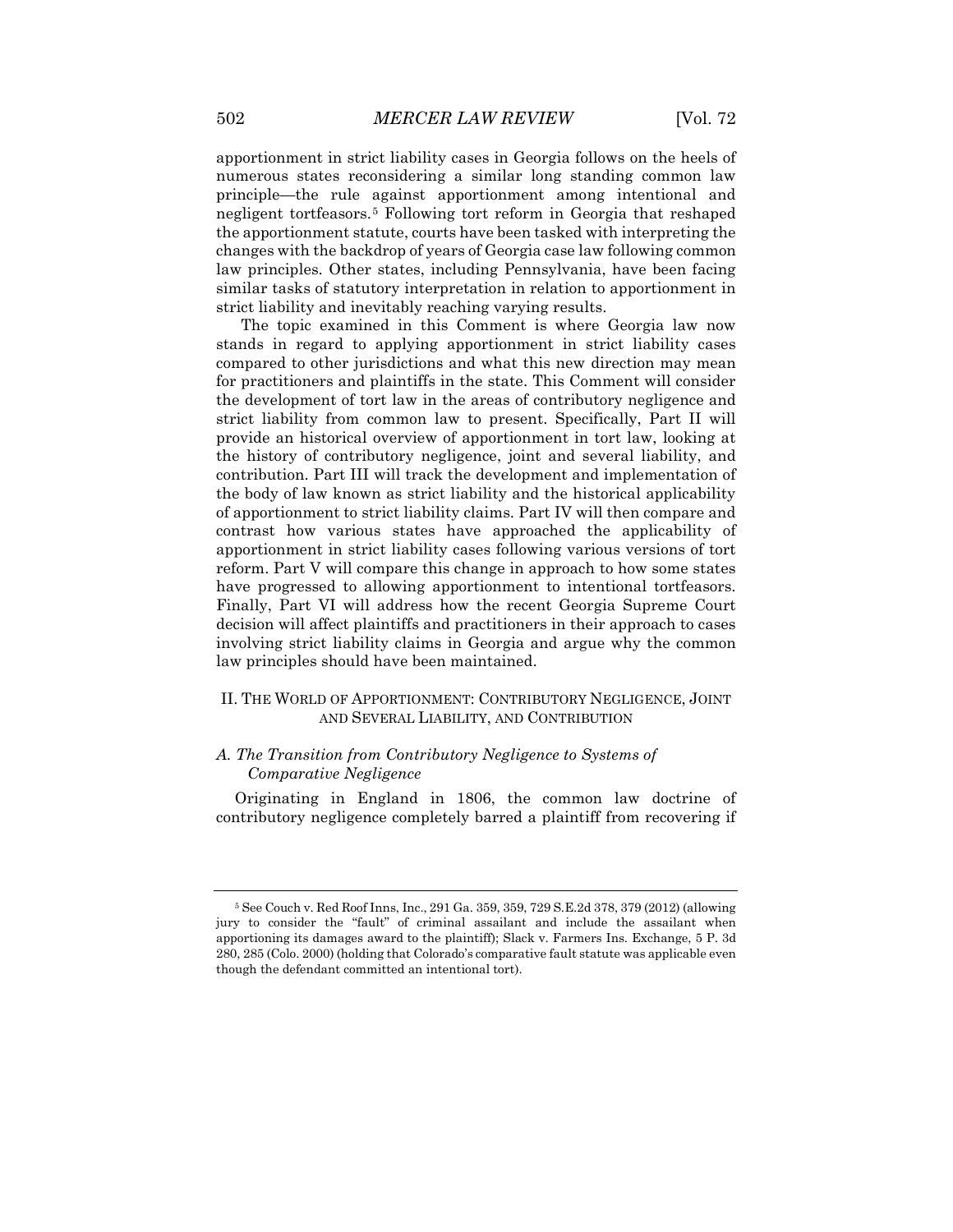his or her own negligence contributed to the injury.<sup>[6](#page-3-0)</sup> The doctrine is often referred to as the "all-or-nothing" rule for its hallmark of awarding a plaintiff damages or denying them any recovery whatsoever due to contributing to the injury via their own negligence.[7](#page-3-1) Although at first glance this rule may seem based in fairness by disallowing negligent plaintiffs from recovering from others for their own carelessness, the all-or-nothing approach often denies justice in practice. Under this rule a plaintiff who is severely injured, yet barely negligent, would be barred from recovering from a very negligent defendant. A good example is a jaywalker who tries to cross an intersection late at night and is hit by a driver who is speeding, has his headlights off, and runs a red light.[8](#page-3-2) The jay walker's negligence pales in comparison to the acts of the driver, yet the driver would be barred from recovery under the common law contributory negligence doctrine. Some jurisdictions attempted to mitigate the harshness of this rule by implementing exceptions such as the last clear chance doctrine, which finds a defendant liable where a plaintiff is also negligent if the defendant had the last clear chance to avoid the accident, hence the name.<sup>[9](#page-3-3)</sup>

Although the doctrine of contributory negligence was initially popular, by the early 1900's the tide was turning for the doctrine that completely bars recovery for even negligibly negligent plaintiffs.[10](#page-3-4) The Federal Employers' Liability Act of 1908,<sup>[11](#page-3-5)</sup> which allowed a plaintiff to recover from a negligent defendant despite his own negligence, was influential in this shift.[12](#page-3-6) Through either judicial enactment or statute, forty-six states have now replaced contributory negligence with some version of the doctrine of comparative negligence.<sup>[13](#page-3-7)</sup>

The states that have adopted comparative negligence have typically implemented one of two main types, pure or modified.[14](#page-3-8) Under pure comparative negligence, a plaintiff can recover the amount of his damages reduced by a percentage of his causal negligence, and every person that contributes to the damage is only liable for the percentage of

<span id="page-3-0"></span><sup>6</sup> James McMillan. Comment: *Contributory Negligence and Statutory Damage Limits— An Old Alternative to a Contemporary Movement?*, 42 IDAHO L. REV. 269, 274 (2005).

<sup>7</sup> Li v. Yellow Cab., Co., 532 P.2d 1226, 1233 (1975).

<span id="page-3-3"></span><span id="page-3-2"></span><span id="page-3-1"></span><sup>8</sup> Andrew White, Comment, *Perpetuating Injustice: Analyzing the Maryland Court of Appeals' Refusal to Change the Common Law Doctrine of Contributory Negligence*, 78 MD. L. REV. 1043, 1045 (2019).

<sup>9</sup> Sinclair v. Record Press, 323 P. 2d 660, 663 (1958).

<sup>10</sup> White, *supra* note 8 at 1042.

<sup>11</sup> 45 U.S.C. § 51–59 (1908).

<span id="page-3-8"></span><span id="page-3-7"></span><span id="page-3-6"></span><span id="page-3-5"></span><span id="page-3-4"></span><sup>12</sup> Thomas R. Trenkner, *Modern development of comparative negligence doctrine having applicability to negligence actions generally*, 78 A.L.R.3d 339, 2a.

<sup>13</sup> White, *supra* note 8 at 1042.

<sup>14</sup> Trenker, *supra* note 12 at 2b.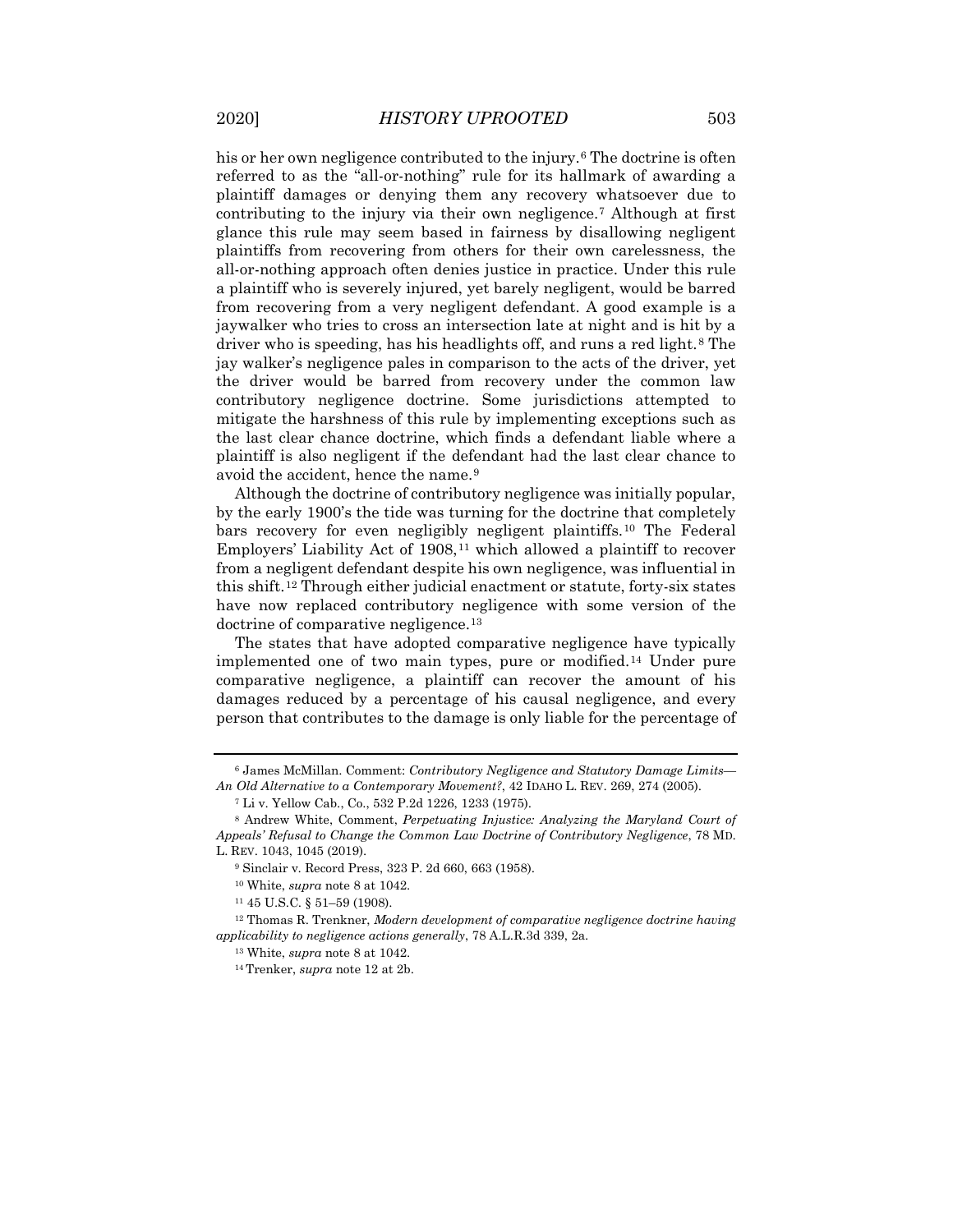negligence apportioned to him or her.[15](#page-4-0) It matters not whether the plaintiff contributed one percent or ninety-nine percent in a pure comparative negligence system. They may still recover. However, in a modified comparative negligence state, such as Georgia, a plaintiff may only recover if his percentage of contributed negligence is less than that contributed by the defendant, or numerically, less than 50% percent.[16](#page-4-1)

#### *B. Joint and Several Liability*

The common law doctrine of joint and several liability developed in a way similar to that of contributory negligence.<sup>[17](#page-4-2)</sup> The doctrine originally allowed multiple tortfeasors who acted in concert to be subject to joint liability, meaning each tortfeasor could potentially be liable for the entire amount of damages.[18](#page-4-3) In the early twentieth century, joint and several liability expanded to include defendants who caused an indivisible injury to the plaintiff.[19](#page-4-4) The idea behind this doctrine was to allow a practical way to ensure that the plaintiff was able to recover for their damages from some source. In states where defendants can be joint and severally liable, it is left to the defendants to sort out their respective proportions of liability and payment between each other. For example, if Defendant A and Defendant B are held joint and severally liable and Defendant A pays the plaintiff damages of \$100,000, Defendant A can then seek contribution, or in other words partial reimbursement, from Defendant B.

#### *C. Contribution*

Under common law, it was believed that injuries were indivisible and as such, fault could not be apportioned. As a result, contribution among joint tortfeasors was staunchly prohibited. A plaintiff would be more apt to seek to recover from a defendant with monetary resources, regardless of his degree of fault, because of the likelihood that the wealthier defendant would be able to pay the damages. This left one defendant carrying the burden of all involved with no ability to seek help from others who also contributed to the damages. As such, Defendant A from

<sup>15</sup> Gross v. Denow, 212 N.W.2d 2, 7 (1973).

<sup>16</sup> O.C.G.A. § 51-11-7 (2020).

<span id="page-4-2"></span><span id="page-4-1"></span><span id="page-4-0"></span><sup>17</sup> See Kathleen M. O'Conner & Gregory P. Sreenan, *Apportionment of Damages: Evolution of Fault-Based Systems of Liability for Negligence*, 61 J. AIR. L. & COM. 365, 368 (1995).

<span id="page-4-4"></span><span id="page-4-3"></span><sup>18</sup> See W. Page Keeton et al., Prosser and Keeton On The Law of Torts, § 46 at 323 n.3 (5th ed. 1984 & Supp. 1988); see also Frank J. Vandall, *A Critique of The Restatement (Third): Apportionment as it Affects Joint and Several Liability*, 49 EMORY L.J. 565, 565– 66 (2000).

<sup>19</sup> Vandall, *supra* note 18 at 567–68.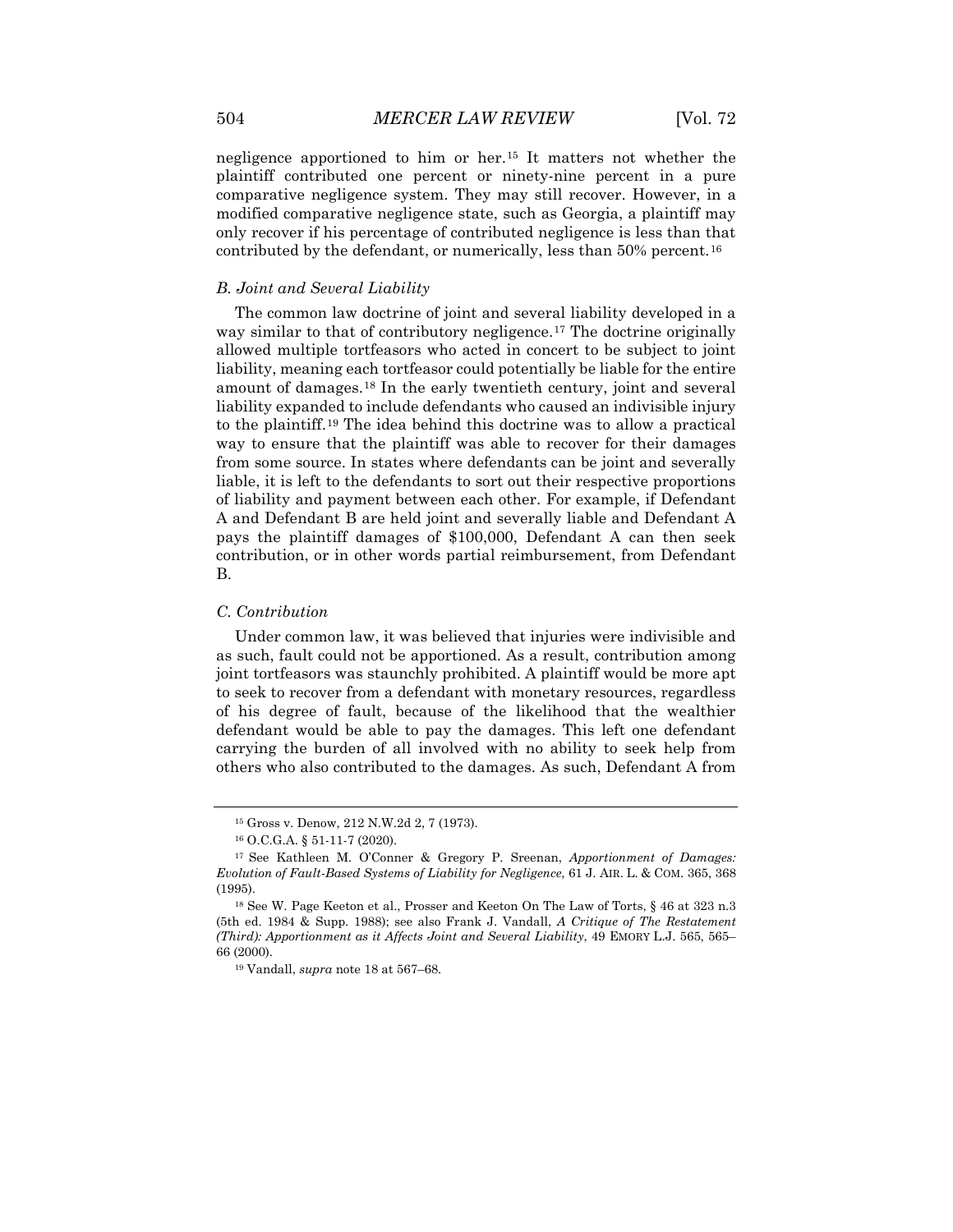the example above, at common law, would not be able to seek contribution from Defendant B if there was a judgement against him, thus making Defendant A shoulder the \$100,000 alone. This innate unfairness led to criticism of the rule against contribution and by the 1960s a majority of jurisdictions in the United States had enacted statutes to allow contribution among joint tortfeasors.[20](#page-5-0)

#### III. THE DEVELOPMENT OF THE DOCTRINE OF STRICT LIABILITY

Strict liability holds a unique place in the world of apportionment. Under the doctrine of strict liability, certain conduct and activities are so inherently dangerous that a defendant will be liable regardless of fault. In other words, strict liability, in a nutshell, is liability without fault; the plaintiff need only prove that the tort occurred and that the defendant is responsible. As a result, this area of tort law is very limited. The three main categories of strict liability are: (1) the keeping of wild animals; (2) ultrahazardous activities; and (3) consumer product liability. The common denominator of these three categories is that each is dangerous in some way and requires a high level of responsibility by the defendant. As such, strict liability principles are distinct from those of negligence.<sup>[21](#page-5-1)</sup> In negligence, liability is imposed for the failure to exercise reasonable care, whereas in strict liability, liability may be imposed even when reasonable care is exercised.[22](#page-5-2)

#### *A. Strict Liability for Animals*

Strict liability is applicable to the keeping of wild animals for obvious reasons. One, there is no real need for people to keep such exotic animals like bobcats, lions, and tigers as pets.<sup>[23](#page-5-3)</sup> Further, there is a clear high risk of injury resulting from the keeping of such animals and as such the owner does so at his own peril.<sup>[24](#page-5-4)</sup> Strict liability has also been applied to trespassing domesticated animals which are capable of causing substantial harm when forcing their way onto another's property. The

<span id="page-5-0"></span><sup>20</sup> Michael D. Green, Essay: *The Unanticipated Ripples of Comparative Negligence Superseding Cause in Products Liability and Beyond*, 53 S.C. L. REV. 1103, 1113 n.16 (2002) (citing RESTATEMENT (THIRD) OF TORTS: APPORTIONMENT OF LIABILITY § 23 cmt. a (AM. L. INST. 2000)).

<span id="page-5-1"></span><sup>21</sup> Kenneth S. Abraham, *Strict Liability in Negligence*, 61 DEPAUL L. REV. 271, 271 (2012).

<sup>22</sup> *Id.* at 274.

<span id="page-5-3"></span><span id="page-5-2"></span><sup>23</sup> *See* Collins v. Otto, 369 P.2d 564, 566 (Colo. 1962) (stating that the keeping of a wild animal is unjustified).

<span id="page-5-4"></span><sup>24</sup> *See* Charles E Cantu, *Distinguishing the Concept of Strict Liability in Tort from Strict Product Liability: Medusa Unveiled* 33 U. MEM. L. REV. 823 (2003) (citing Smith v. La Farm Bureau Cas. Ins. Co., 603 So. 2d 199, 202 (La. Ct. App. 1992) (jury charge stated that keeping a wild animal is done so at your own peril)).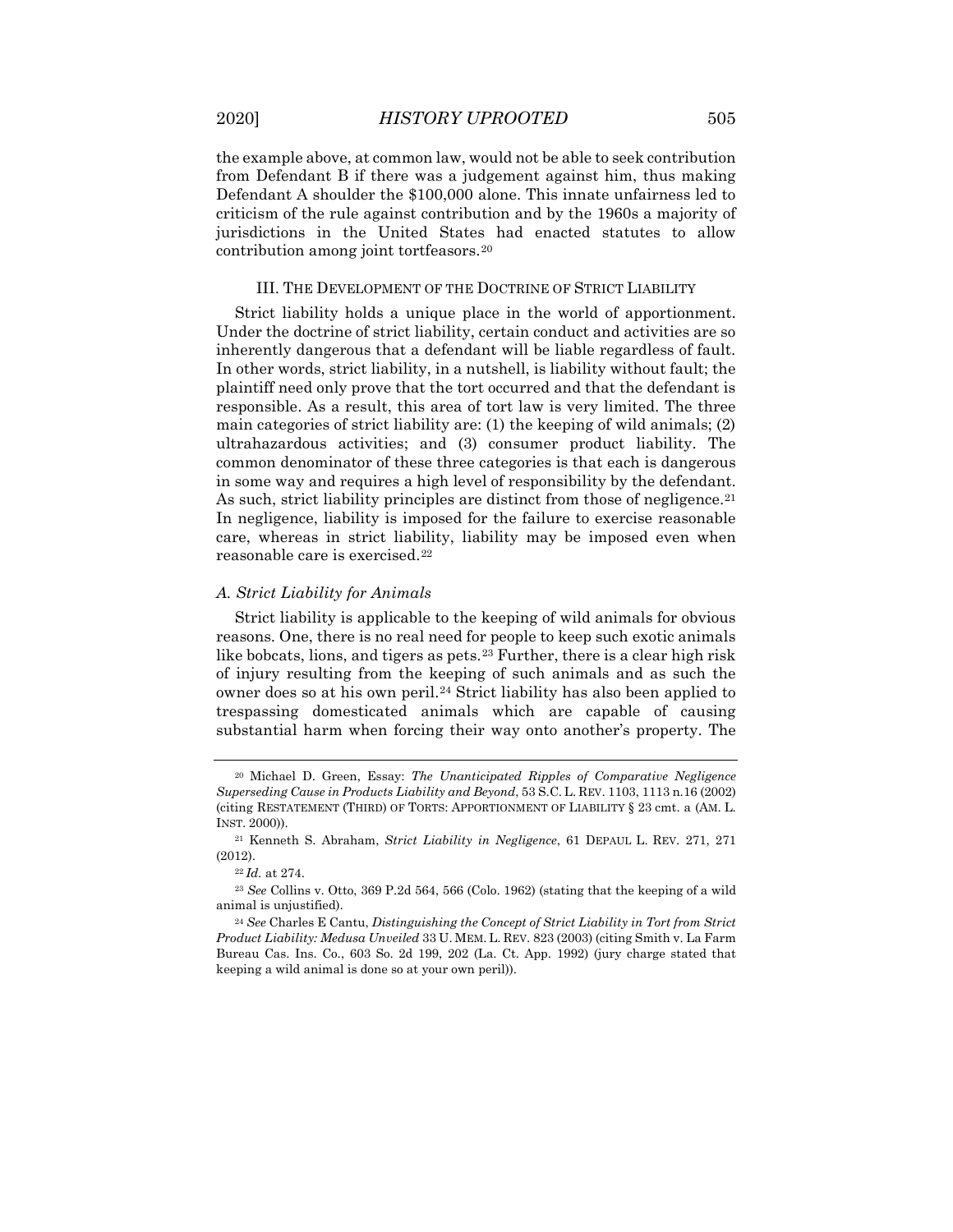final category of animals to which strict liability is applicable is domestic animals with vicious tendencies. The idea that the keepers of these animals should be responsible for their actions that cause injuries is quite clear—the onus should be on the one choosing to keep such animals, not the victims of their attacks. As a result, strict liability in this arena has been consistently applied.

#### *B. Strict Liability for Ultrahazardous Activities*

Strict liability as applied to ultrahazardous activities is a fairly new concept and can be traced to *Rylands v. Fletcher*,<sup>[25](#page-6-0)</sup> a Nineteenth-century English case. In *Rylands*, the defendant erected a reservoir on his land to supply his mill with hydroelectricity. He worked with an engineer and a contractor to ensure the project was done properly. However, the weight of the water was too great, and the tanks collapsed. The escaped water flooded the plaintiff's coal mine. Although there was a total absence of fault on the part of the defendant, the House of Lords decided that the defendant was responsible for the damage caused by the unnatural use of his land.[26](#page-6-1)

In tort law today, an abnormally dangerous activity is one that is not in common usage and which creates a foreseeable and significant risk of harm even when reasonable care is taken by the one engaging in the activity.[27](#page-6-2) In a more recent case, a court applied strict liability to a gas truck driver defendant who was in an accident that caused the death of the plaintiff because the transportation of gas is an inherently dangerous activity due to the risks involved.[28](#page-6-3) The idea behind applying strict liability to these type of activities is similar to that which supports applying the doctrine to the keepers of wild animals. The danger of these activities creates a higher risk to the public for the benefit of those performing them, and as such, those engaging in such activities should be held responsible and carry the burden when the activities inevitably lead to injury or harm. The law agrees.

#### *C. Strict Liability for Consumer Products*

Finally, what may be categorized as the broadest area of law involving strict liability is consumer products liability. The development of strict liability's application to product manufacturers developed in response to manufacturers insulating themselves from liability for breach of warranty or contract by arguing lack of privity, a requirement to recover

<sup>25</sup> 3 L.R.-E. & I. App. 300 (H.L. 1868); *see also* Cantu, *supra* note 24, at 839 n. 83.

<span id="page-6-1"></span><span id="page-6-0"></span><sup>26</sup> *Rylands*, 3 L.R.-E. & I. App. at 331–40.

<span id="page-6-2"></span><sup>27</sup> *See* RESTATEMENT (THIRD) OF TORTS § 20(b) (2009).

<span id="page-6-3"></span><sup>28</sup> Siegler v. Kuhlman, 502 P.2d 1181, 1187 (Wash. 1972).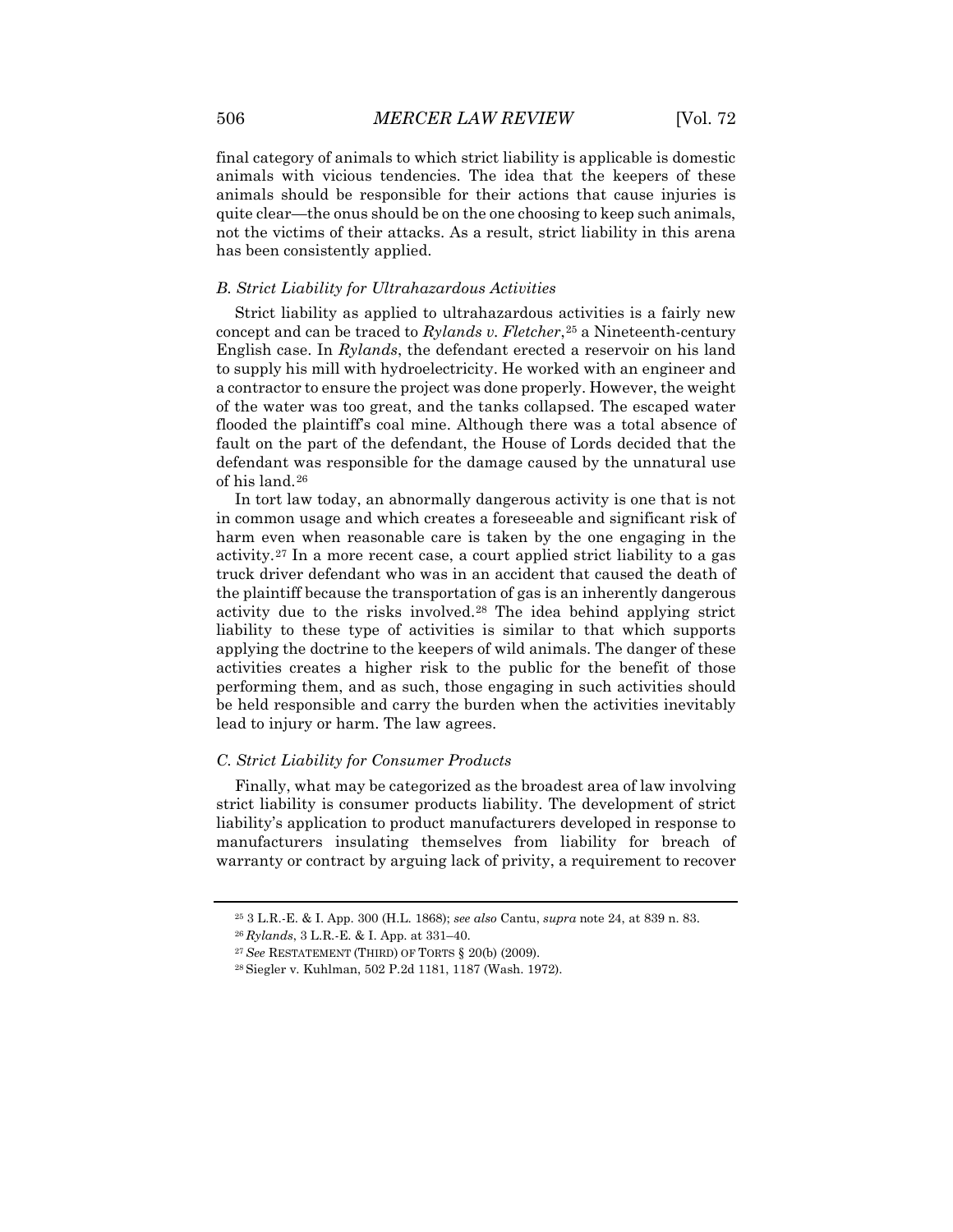in either action.[29](#page-7-0) As courts began to develop the body of law known as strict liability, the following rationales and policies in favor of this application of liability without fault developed:

(1) Manufacturers convey to the public a general sense of product quality through the use of mass advertising and merchandising practices, causing consumers to rely for their protection upon the skill and expertise of the manufacturing community.

(2) Consumers no longer have the ability to protect themselves adequately from defective products due to the vast number and complexity of products which must be "consumed" in order to function in modern society.

(3) Sellers are often in a better position than consumers to identify the potential product risks, to determine the acceptable levels of such risks, and to confine the risks within those levels.

(4) A majority of product accidents not caused by product abuse are probably attributable to the negligent acts or omissions of manufacturers at some stage of the manufacturing or marketing process, yet the difficulties of discovering and proving this negligence are often practicably insurmountable.

(5) Negligence liability is generally insufficient to induce manufacturers to market adequately safe products.

(6) Sellers almost invariably are in a better position than consumers to absorb or spread the costs of product accidents.

(7) The costs of injuries flowing from typical risks inherent in products can fairly be put upon the enterprises marketing the products as a cost of their doing business, thus assuring that these enterprises will fully "pay their way" in the society from which they derive their profits.<sup>[30](#page-7-1)</sup>

These rationales are illustrative of the underlying public policy in favor of shifting the burden of defective products from the consumer onto the manufacturer. Not only are the manufacturers in a better position to identify and remediate such defects, but they also have the unique ability to treat the cost of these accidents as part of doing business. The plaintiff in a strict liability claim must show that the defendant manufactured the product and that the defective product was the proximate cause of their

<span id="page-7-0"></span><sup>29</sup> *Tort Action for Strict Liability in Products Liability Cases*, 26 WASH. & LEE L. REV. 143, 144 (1969).

<span id="page-7-1"></span><sup>30</sup> David G. Owen, *Rethinking the Policies of Strict Products Liability*, 33 VAND. L. REV. 681, 684–85 (1980).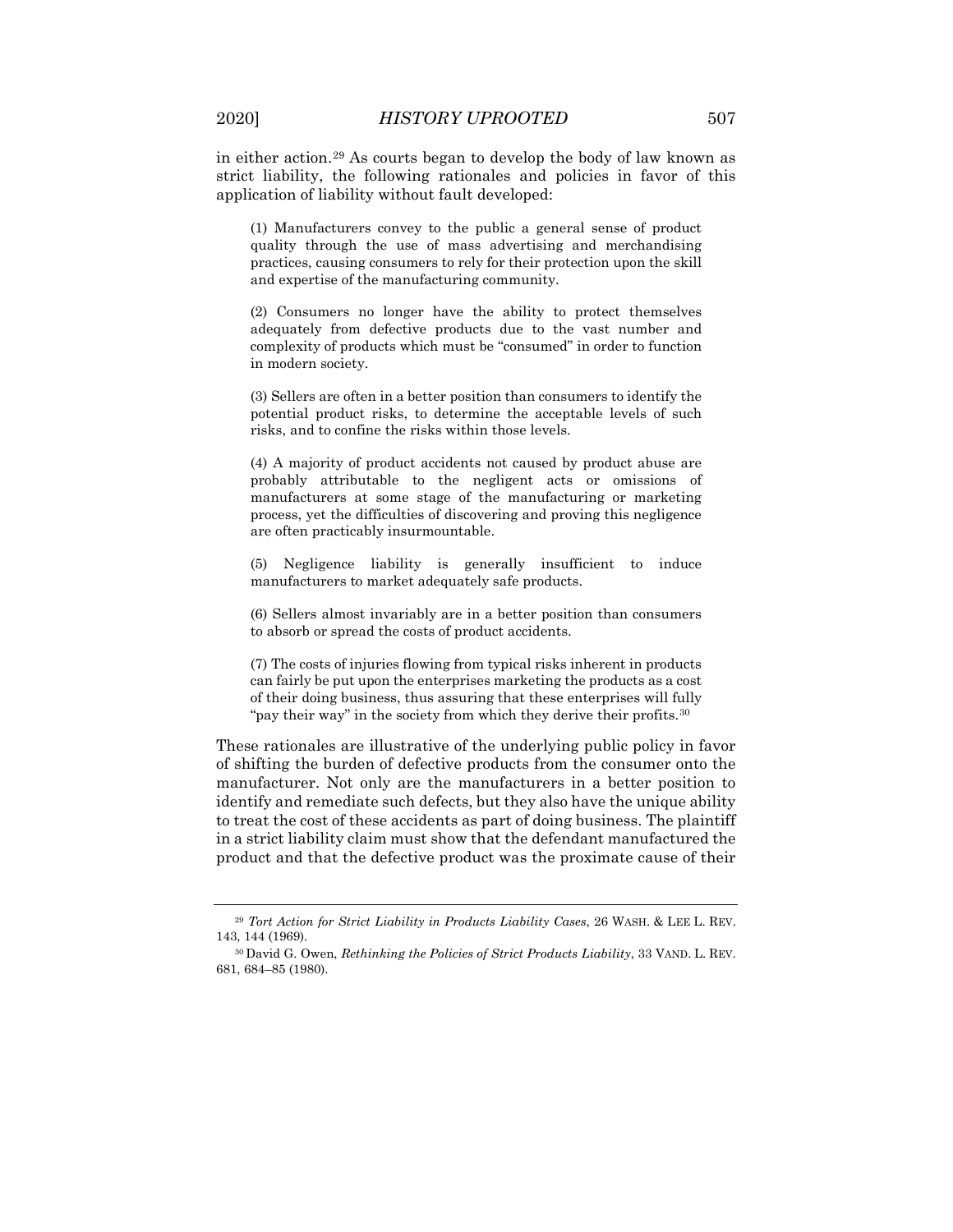injury. It is irrelevant whether the manufacturer exercised due care, as strict liability is liability regardless of fault.

# *D. Common Law Principles of Apportionment in Strict Liability Claim in Contrast to Negligence Claims*

Traditionally, if liability is imposed upon a defendant manufacturer under strict liability, the defenses of contributory and comparative negligence are not applicable, and the award should not be apportioned between the plaintiff and the defendant. $31$  This is unlike negligence, where comparative and contributory negligence are applicable, and the awards are apportioned according with the proportion of fault assigned by the jury to each negligent party.<sup>[32](#page-8-1)</sup>

### IV. VARIOUS STATE APPROACHES TO LEGISLATIVE CHANGES TO APPORTIONMENT

# *A. Pennsylvania's Approach to Apportionment in Strict Liability Asbestos Cases Following Enactment of the Fair Share Act*

In 2011, Pennsylvania enacted Pennsylvania's Fair Share Act, [33](#page-8-2) which provided for apportionment of liability among tortfeasors.[34](#page-8-3) The act intended to plainly abolish joint and several liability, with a few exceptions, but also made changes to apportionment.<sup>[35](#page-8-4)</sup> The language of the act appeared to make it applicable to strict liability actions, stating the following:

Where recovery is allowed against more than one person, including actions for strict liability, and where liability is attributed to more than one defendant, each defendant shall be liable for that portion of the total dollar amount awarded as damages in the ratio of the amount of that defendants liability to the amount of liability attributed to all defendants and other persons to whom liability is apportioned under subsection  $(a.2)$ . [36](#page-8-5)

This suggests a change from the former Pennsylvania Supreme Court precedent that in strict liability cases, the defendant's responsibility for

<sup>31</sup> Patterson v. Long, 321 Ga. App. 157, 161, 741 S.E.2d 242, 247 (2013).

<sup>32</sup> *Id.*

<sup>33</sup> 42 PA. CON. STAT. § 7102(a.1) (1) (2011).

<sup>34</sup> *Id.*

<span id="page-8-5"></span><span id="page-8-4"></span><span id="page-8-3"></span><span id="page-8-2"></span><span id="page-8-1"></span><span id="page-8-0"></span><sup>35</sup> David R. Zaslow and Mark Paladino, *Pennsylvania's Fair Share Act: Reshaping Apportionment in Strict Liability Cases* (November 16, 12:12 PM) https://www.whiteandwilliams.com/resources-alerts-Pennsylvanias-Fair-Share-Act-Reshaping-Apportionment-in-Strict-Liability-Cases.html.

<sup>36</sup> 42 PA. CON. STAT. § 7102(a.1) (1) (2011).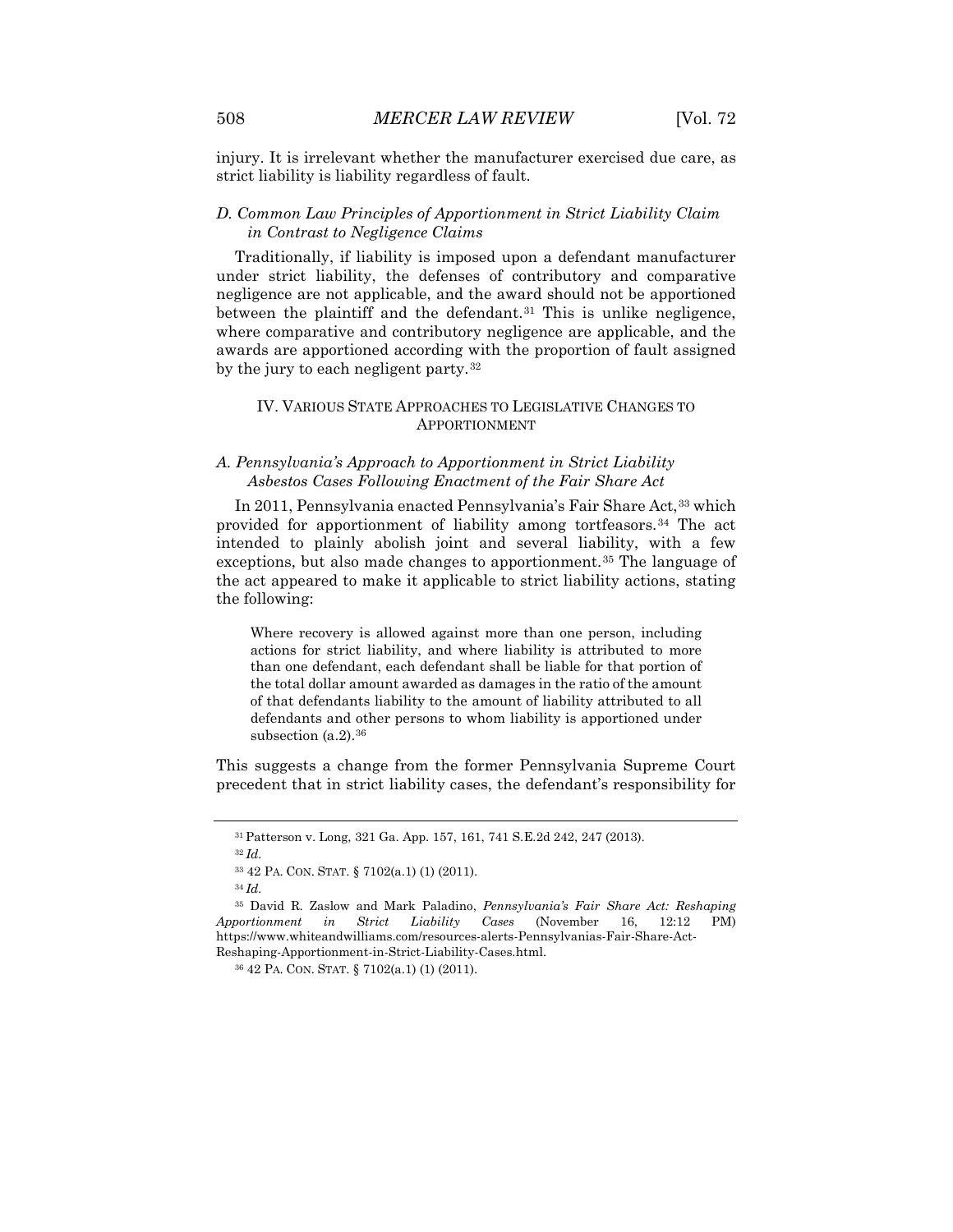damages was to be calculated on a per capita basis, meaning divided equally among strictly liable joint tortfeasors.[37](#page-9-0)

Although the Fair Share Act seemed to be applicable to strict liability cases, some Pennsylvania courts refused to apply the Fair Share Act to strict liability claims in asbestos actions and possibly other strict liability cases.[38](#page-9-1) However, in the 2017 case *Roverano v. John Crane, Inc*,[39](#page-9-2) Pennsylvania's Supreme Court clarified the issue of the Fair Share Act's applicability to strict liability claims, or at least those involving asbestos.

In *Roverano*, the plaintiff, Mr. Roverano, was exposed to a variety of asbestos products through the course of employment with PECO Energy Company. Mr. Roverano was also a smoker for approximately thirty years. He received a diagnosis of lung cancer in both lungs in November of 2013. Subsequently, in March of 2014, Mr. Roverano initiated a strict liability lawsuit against thirty defendants asserting that exposure to their asbestos products caused his lung cancer. Before trial, a number of defendants filed a motion in limine seeking a ruling that the Fair Share Act, which required that the jury allocate liability to each defendant depending on what percentage of total harm it caused, applied to asbestos cases. The trial court denied the motion, finding that asbestos exposure cannot be quantified.[40](#page-9-3)

On appellate review, the Pennsylvania Superior Court unanimously reversed the trial court's ruling that the Fair Share Act was not applicable in strict liability cases, stating that "the Fair Share Act explicitly applies in tort cases in which 'recovery is allowed against more than one person, including actions for strict liability."<sup>[41](#page-9-4)</sup> The Superior Court quoted legislative history to support its holding that the Fair Share Act intends to apportion liability among liable defendants and to eliminate the previous method of per capita allocation.<sup>[42](#page-9-5)</sup>

Approaching the issue as one of statutory interpretation, the Pennsylvania Supreme Court held that the Superior Court's interpretation of the Fair Share Act's applicability to strict liability cases was wrong.[43](#page-9-6) The court explained that its rejection of percentage apportionment in strict liability basis is based on the theory that strict

<sup>37</sup> Baker v. AC&S Inc., 755 A.2d 664, 669 (Pa. 2000).

<span id="page-9-1"></span><span id="page-9-0"></span><sup>38</sup> Hogan v. John Crane Inc., No. 120802323, 2014 WL 5490067 (Pa. Ct. Com. Pl., Phila. Cnty., order entered June 10, 2014) (granting plaintiff's motion in limine requesting per capita apportionment among strictly liable asbestos defendants).

<sup>39</sup> 226 A.3d 526 (Pa. 2020).

<sup>40</sup> *Id.* at 528.

<span id="page-9-6"></span><span id="page-9-5"></span><span id="page-9-4"></span><span id="page-9-3"></span><span id="page-9-2"></span><sup>41</sup> Roverano v. John Crane, Inc., 177 A. 3d 892, 907 (Pa. 2018) (quoting 42 PA. CON. STAT. § 7102(a.1)(1)).

<sup>42</sup> *Id.* (quoting 2002 Pa. Leg. J. (house) 1199 (June 4, 2002)).

<sup>43</sup> *Roverano*, 226 A.3d at 538.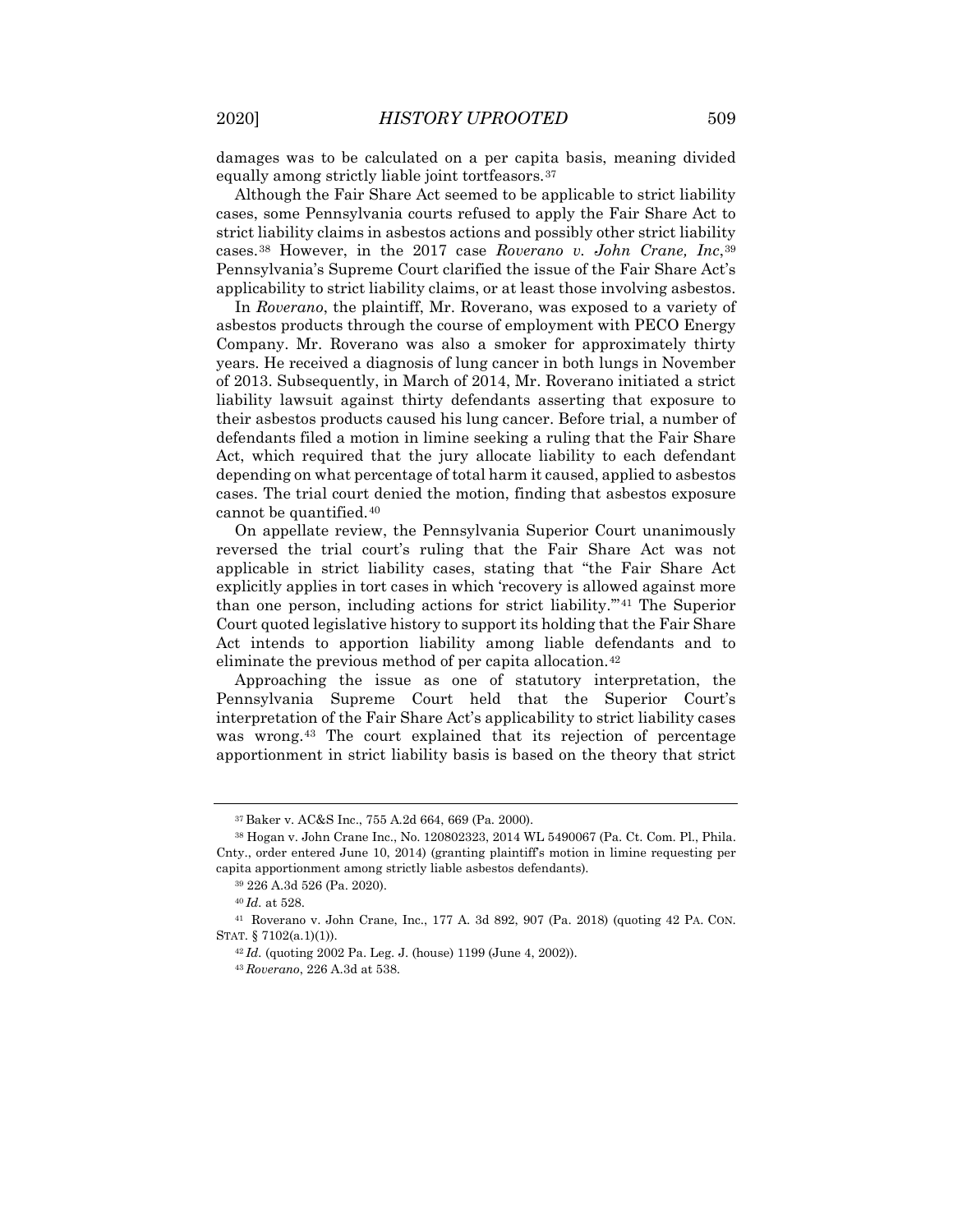liability torts do not contain an element of fault.<sup>[44](#page-10-0)</sup> Pennsylvania common law holds that "[i]n strict liability actions, liability is indeed apportioned equally among joint tortfeasors."[45](#page-10-1) The court ruled that the language of the Fair Share Act did not preempt the states common law as to equal apportionment in strict liability cases, drawing a distinction between apportionment in negligence cases and apportionment in strict liability cases.[46](#page-10-2)

Pennsylvania is one of a number of states that have been faced with interpreting and applying the changes implemented through tort reform, which has been wide sweeping over the last half century. While Pennsylvania's Supreme Court interpreted the state's tort reform act as not preempting or deviating from a common law principle associated with strict liability cases, the Georgia Court of Appeals reached the opposite conclusion in the *Suzuki* case mentioned in the introduction of this Comment.[47](#page-10-3)

# *B. Georgia's Approach to Apportionment in Strict Liability Cases Following Amendment to Georgia Statute Governing Apportionment*

Georgia statute governs the reduction and apportionment of an award, or bars recovery altogether, according to percentages of fault of parties and nonparties.[48](#page-10-4) In 2005, portions of the statute received amendments, including sections dealing with apportionment.[49](#page-10-5) At issue in *Suzuki Motor of America, Inc. v. Johns* was the amended act's effect on apportionment in strict liability cases.[50](#page-10-6) Following an accident due to break failure on his motorcycle, the plaintiff, Johns, brought claims including a strict products liability claim, along with negligent failure to warn and negligent recall, seeking both compensatory and punitive damages from the manufacturer of the defective bike. At the conclusion of trial, the jury awarded Johns \$10.5 million in compensatory damages, finding in favor of Johns on each claim, including the strict liability claim. The jury also found in favor of Johns' wife on her derivative claim of loss of consortium and awarded her \$2 million.<sup>[51](#page-10-7)</sup> The issue discussed by the court was the jury's apportionment of fault and the resulting apportionment of the damages awarded.[52](#page-10-8)

<sup>46</sup> *Id.* at 539.

<span id="page-10-0"></span><sup>44</sup> *Id.*

<span id="page-10-2"></span><span id="page-10-1"></span><sup>45</sup> *Id.* (quoting *Baker*, 755 A.2d at 669).

<span id="page-10-3"></span><sup>47</sup> *Suzuki*, 351 Ga. App. at 187, 830 S.E.2d at 560.

<span id="page-10-4"></span><sup>48</sup> O.C.G.A. § 51-12-33 (2020).

<span id="page-10-5"></span><sup>49</sup> *Suzuki*, 351 Ga. App. at 197, 830 S.E.2d at 559.

<sup>50</sup> *Id.* at 198, 830 S.E.2d at 560.

<span id="page-10-8"></span><span id="page-10-7"></span><span id="page-10-6"></span><sup>51</sup> *Id.* at 188–89, 830 S.E.2d at 554.

<sup>52</sup> *Id.* at 198, 830 S.E.2d at 560.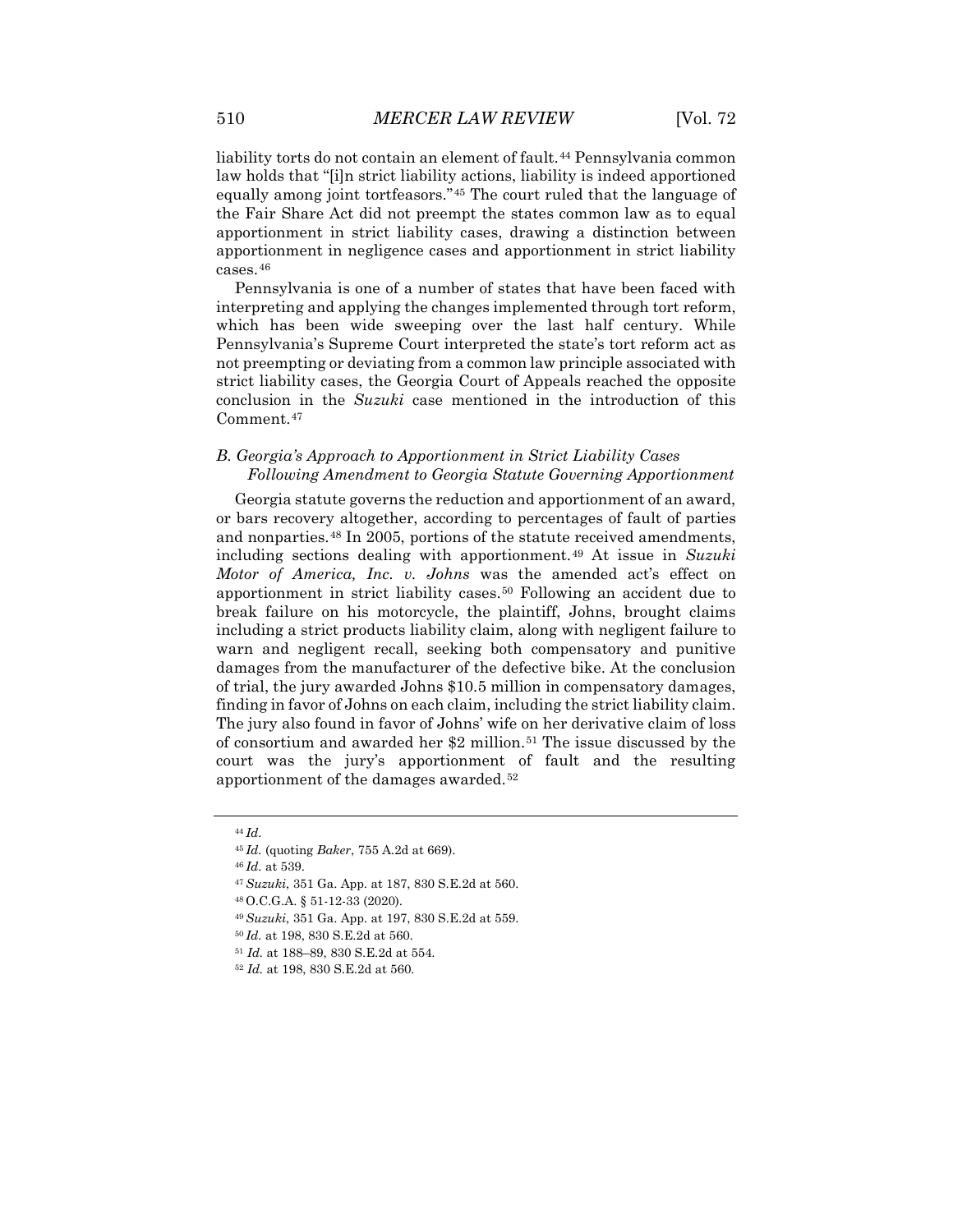The jury, upon being asked to assign the relative fault to the involved parties, found that Johns was 49% at fault, with Suzuki bearing 45% of the fault and the related party, Suzuki Motor Inc. of America, being 6% at fault. The trial court proceeded to apportion the damages awarded by the jury according to the amount of fault assigned to each party.[53](#page-11-0) Johns argued on appeal that the court erred by using  $O.C.G.A. \S 51-12-3354$  $O.C.G.A. \S 51-12-3354$  to reduce the jury's award in accordance with its assessment of fault and accompanying apportionment of damages.[55](#page-11-2)

Historically in Georgia, comparative negligence has not been a defense to strict liability claims such as products liability actions.<sup>[56](#page-11-3)</sup> More specifically, an injured party's careless act with respect to the product is not a defense, where the actual cause of the injury was an unanticipated defect in the product itself.[57](#page-11-4) However, the Georgia Court of Appeals in *Suzuki* held that the amended Georgia statute governing apportionment was applicable to strict liability cases, thus overturning the common law principle disallowing contributory negligence as a defense in strict liability claims.<sup>[58](#page-11-5)</sup>

The applicable Georgia statute interpreted by the court, O.C.G.A.  $§ 51-12-33(a),<sup>59</sup> reads as follows:$  $§ 51-12-33(a),<sup>59</sup> reads as follows:$  $§ 51-12-33(a),<sup>59</sup> reads as follows:$ 

Where an action is brought against one or more persons for injury to person or property and the plaintiff is to some degree responsible for the injury or damages claimed, the trier of fact, in its determination of the total amount of damages to be awarded, if any, shall determine the percentage of fault of the plaintiff and the judge shall reduce the amount of damages otherwise awarded to the plaintiff in proportion to his or her percentage of fault.<sup>[60](#page-11-7)</sup>

In interpreting the legislative intent behind this statute, the court of appeals began by looking at its plain terms which are that the statute governs actions for "injury to person."[61](#page-11-8) There is no distinction made here as to the theories of the claims involved, i.e. negligence, strict liability, and so on.[62](#page-11-9) The court abided by the presumption that when the

<sup>53</sup> *Id.* at 189, 830 S.E.2d at 554.

<sup>54</sup> O.C.G.A. § 51-12-33 (2020).

<sup>55</sup> *Suzuki*, 351 Ga. App. at 197, 830 S.E.2d at 559.

<span id="page-11-7"></span><span id="page-11-6"></span><span id="page-11-5"></span><span id="page-11-4"></span><span id="page-11-3"></span><span id="page-11-2"></span><span id="page-11-1"></span><span id="page-11-0"></span><sup>56</sup> Barger v. Garden Way, 231 Ga. App. 723, 727, 726 S.E.2d 737, 742 (1998); *see also Deere & Co.*, 250 Ga. at 520, 299 S.E.2d at 707.

<sup>57</sup> *Deere & Co.*, 250 Ga. at 520, 299 S.E.2d at 707.

<sup>58</sup> *Suzuki*, 351 Ga. App. at 198, 830 S.E.2d at 560.

<sup>59</sup> O.C.G.A. § 51-12-33(a) (2020).

<sup>60</sup> *Id.*

<sup>61</sup> *Suzuki*, 351 Ga. App. at 198, 830 S.E.2d at 560.

<span id="page-11-9"></span><span id="page-11-8"></span><sup>62</sup> *Id.*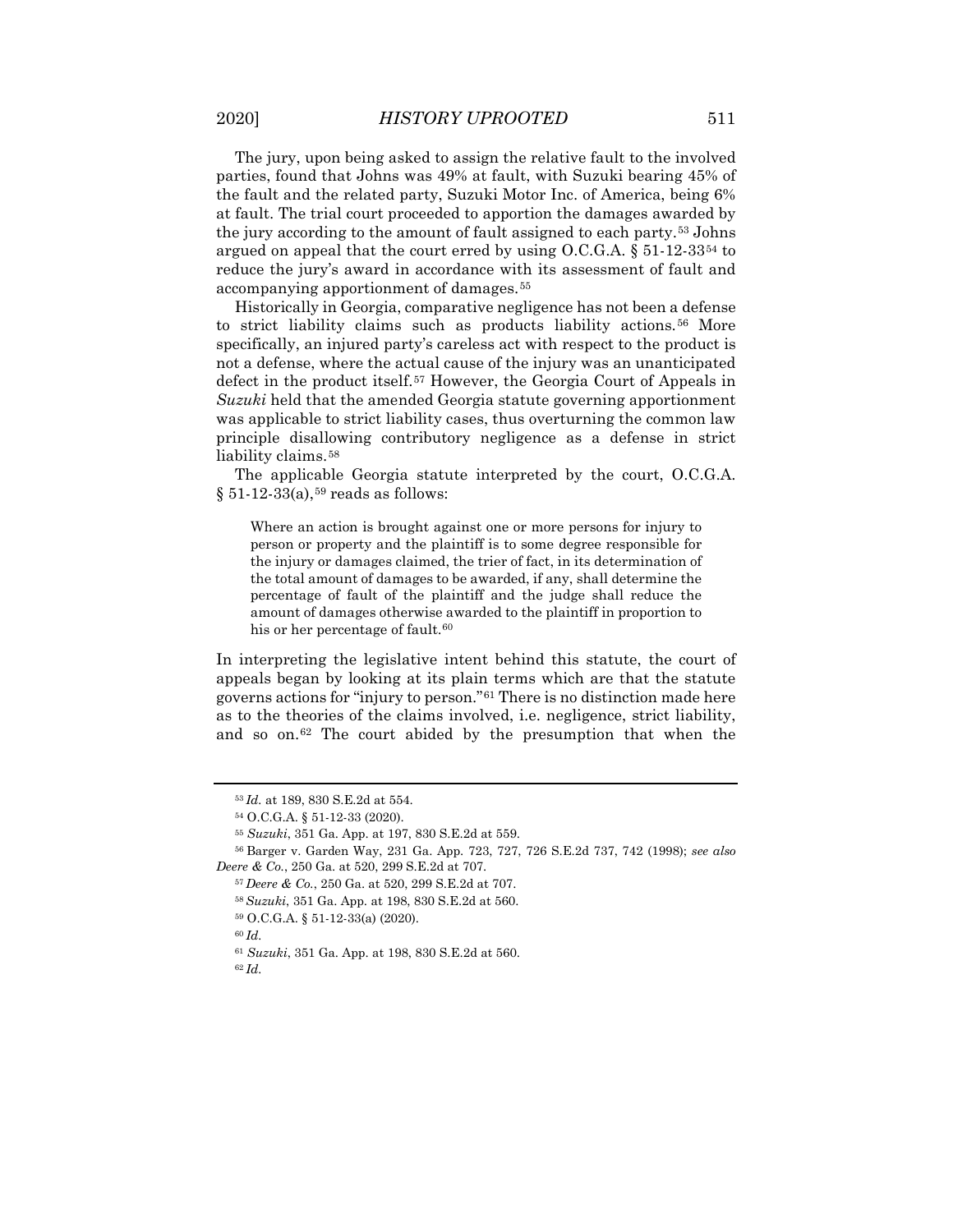legislature spoke, "[it] meant what it said and said what it meant."[63](#page-12-0) The statute then goes on to state that the amount of damages awarded to the plaintiff should be reduced in accordance with "his or her percentage of fault."[64](#page-12-1)

Beyond applying methods of statutory interpretation, the court of appeals also relied heavily on the Georgia Supreme Court's ruling in *Couch v. Red Roof Inns*, [65](#page-12-2) which also provided statutory interpretation of the statute at issue in *Suzuki,* O.C.G.A. § 51-12-33. In *Couch*, the plaintiff alleged that the defendant's failure as a property owner to prevent a criminal attack caused his injury. The issue in the case was whether the jury should apportion the awarded amount between the intentional tortfeasor; the criminal assailant in this case; and the negligent defendant, the property owner.<sup>[66](#page-12-3)</sup> Under Georgia common law, apportionment between the negligent and intentional tortfeasors would not be allowed. However, in light of the statute there was confusion as to the applicability of the statutory changes to apportionment to circumstances involving both intentional and negligent tortfeasors. The United States District Court for the Northern District of Georgia certified the following two questions to the Supreme Court of Georgia:

(1) In a premises liability case in which the jury determines a defendant property owner negligently failed to prevent a foreseeable criminal attack, is the jury allowed to consider the "fault" of the criminal assailant and apportion its award of damages among the property owner and the criminal assailant, pursuant to O.C.G.A. § 51-12-33?

(2) In a premises liability case in which the jury determines a defendant property owner negligently failed to prevent a foreseeable criminal attack, would jury instructions or a special verdict form requiring the jury to apportion its award of damages among the property owner and the criminal assailant, pursuant to O.C.G.A. § 51-12-33, result in a violation of the plaintiff's constitutional rights to a jury trial, due process or equal protection?[67](#page-12-4)

<span id="page-12-0"></span>As to the first certified question, the court answered that "the jury is allowed to apportion damages among the property owner and the criminal assailant . . . ."[68](#page-12-5) The answer to this first certified question

<sup>63</sup> *Id.* (quoting Deal v. Coleman, 294 Ga. 170, 172–73, 751 S.E.2d 337, 340 (2013)).

<span id="page-12-1"></span><sup>64</sup> O.C.G.A. § 51-12-33(a).

<span id="page-12-2"></span><sup>65</sup> 291 Ga. 359, 729 S.E.2d 378 (2012).

<span id="page-12-3"></span><sup>66</sup> *Id.* at 359, 729 S.E.2d at 379.

<span id="page-12-4"></span><sup>67</sup> *Id.*

<span id="page-12-5"></span><sup>68</sup> *Id.*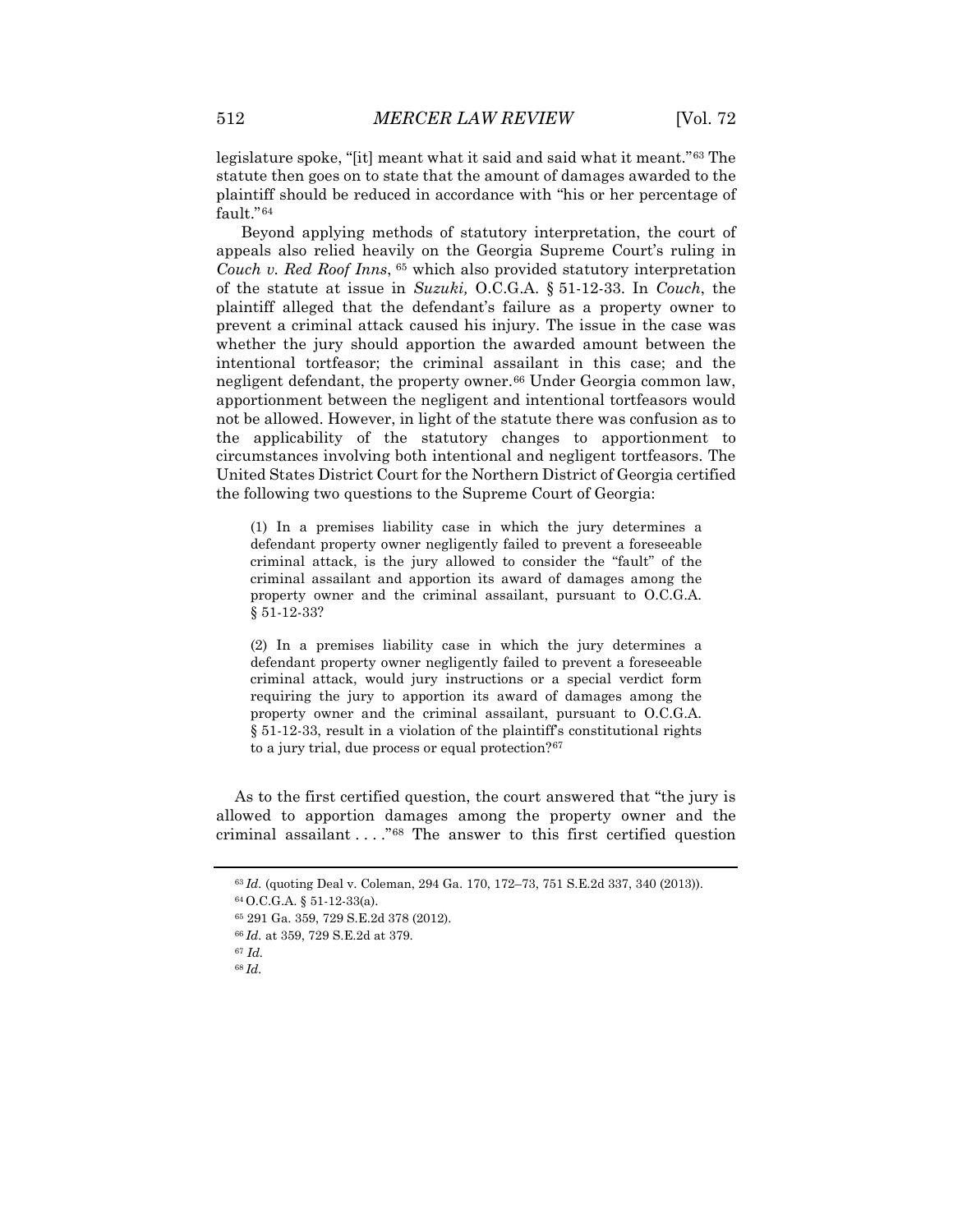turned on how the court interpreted the statute's use of the word "fault."[69](#page-13-0) Section (a) of the statute addresses what to do in cases where the plaintiff is also partially at fault, directing the jury on how to reduce the amount of damages in proportion to the fault of the plaintiff and that of the other at fault parties.<sup>[70](#page-13-1)</sup> Section  $(b)^{71}$  $(b)^{71}$  $(b)^{71}$  of the statute addresses all of the tortfeasors involved, parties and nonparties, and dictates what is to happen to the total amount of damages to be awarded relative to fault.<sup>[72](#page-13-3)</sup> The court attempted to put all of this in simple terms stating that the jury should "take the total amount of damages to be awarded to the plaintiff, identify the persons who are liable, and apportion the damages to each liable person according to each person's percentage of fault."[73](#page-13-4)

Under this interpretation, fault includes intentional conduct as well as negligent conduct, with no distinction between the two in terms of apportionment of the award.[74](#page-13-5) The court supported this interpretation by citing to "direct evidence from the statute . . . that fault is not meant to be synonymous with negligence" but should interpreted to include other types of wrongdoing, such as intentional acts.[75](#page-13-6) This result contravened the common law previously followed in Georgia that disallowed apportionment among negligent and intentional tortfeasors.[76](#page-13-7)

The second certified question asked whether an apportionment of the award among the negligent and intentional tortfeasors, pursuant to O.C.G.A § 51-12-33, would violate the plaintiff's constitutional right to a jury trial.<sup>[77](#page-13-8)</sup> The answer was no.<sup>78</sup> The court held that the statute did not abdicate any part of a party's due process and that it was not unconstitutionally vague.[79](#page-13-10) The court further stated, "with regard to equal protection, as set forth above, the statute is certainly supported by a rational basis of apportioning damages among all tortfeasors responsible for harming a plaintiff in an efficient and orderly manner."[80](#page-13-11)

In applying the holding in *Couch* to support its ruling in *Suzuki*, the court of appeals cited specifically to part of the holding interpreting

<span id="page-13-3"></span><sup>72</sup> *Id.*

<span id="page-13-2"></span><span id="page-13-1"></span><span id="page-13-0"></span><sup>69</sup> *Id.*

<sup>70</sup> O.C.G.A. § 51-12-33(a).

<sup>71</sup> O.C.G.A. § 51-12-33(b) (2020).

<span id="page-13-4"></span><sup>73</sup> *Couch*, 291 Ga. at 361, 729 S.E.2d at 380.

<span id="page-13-6"></span><span id="page-13-5"></span><sup>74</sup> Id. at 361–62, 729 S.E.2d at 381.

<sup>75</sup> *Id.* at 362, 729 S.E.2d at 381.

<span id="page-13-7"></span><sup>76</sup> *Id.* at 364, 729 S.E.2d at 382.

<span id="page-13-8"></span><sup>77</sup> *Id.* at 359, 729 S.E.2d at 379.

<sup>78</sup> *Id.* at 367, 729 S.E.2d at 384.

<span id="page-13-11"></span><span id="page-13-10"></span><span id="page-13-9"></span><sup>79</sup> *Id.* <sup>80</sup> *Id.*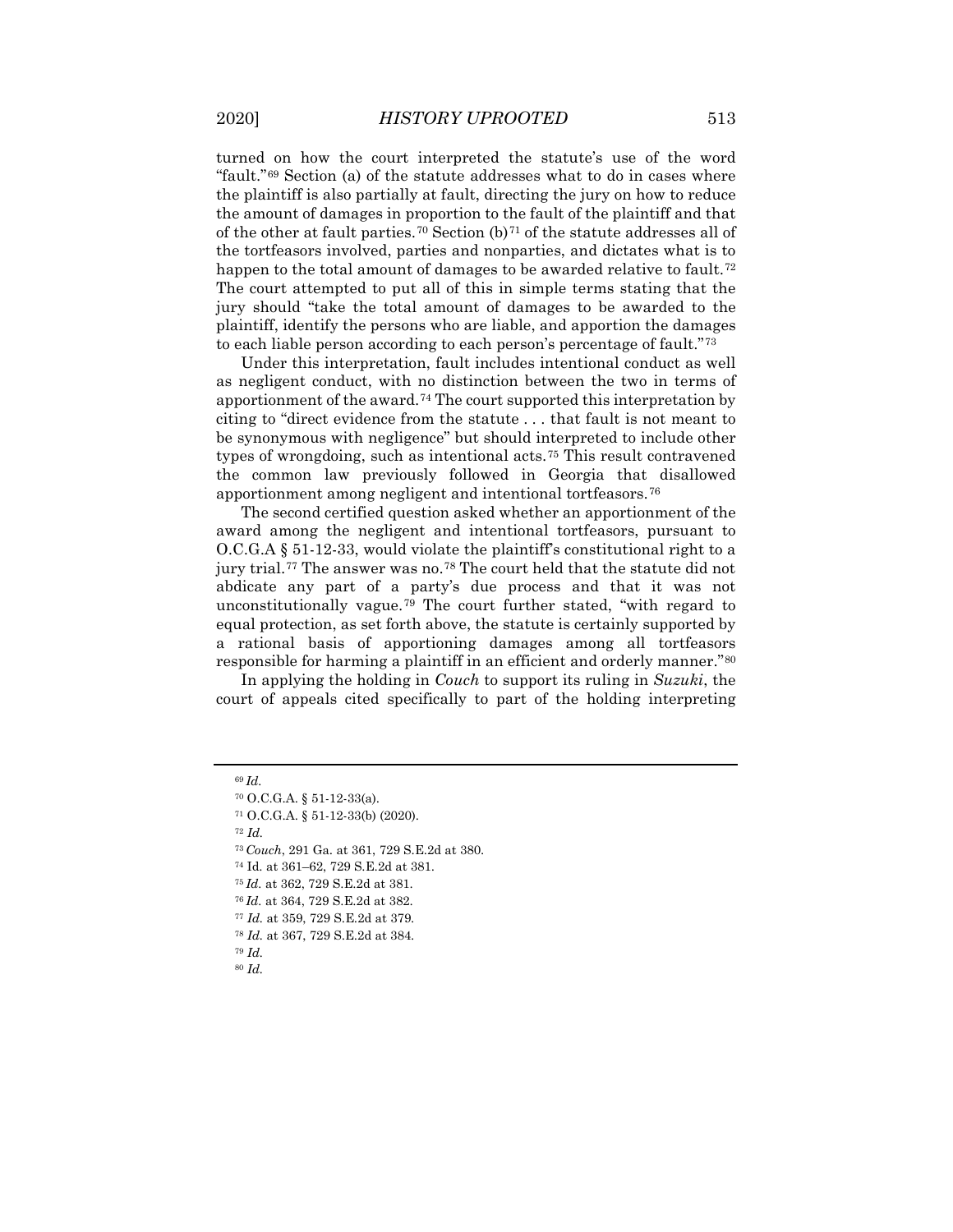fault.<sup>[81](#page-14-0)</sup> The court interpreted the term "fault," as used in the statue, as not synonymous with negligence, but to include all types of wrongfulness. <sup>[82](#page-14-1)</sup> Further, in reference to the effect of O.C.G.A  $\S$  51-12-33 on the common law principles currently followed by the state, the court agreed with the court in *Couch* that the statute was intended by the General Assembly to displace the common law of apportionment.[83](#page-14-2) In the closing of the court's opinion in *Suzuki*, the court stated the following: "[r]eading the plain language of the statute in conjunction with Supreme Court's holding in *Couch*, we conclude that the trial court did not err in apportioning John's damage award on his claim for strict liability."[84](#page-14-3)

In a ruling that may have been a surprise to practitioners in Georgia, the Georgia Supreme Court affirmed the court of appeals' *Suzuki* decision in *Johns v. Suzuki Motor of America, Inc.*, upholding the trial court's application of apportionment to Johns' strict liability claim.[85](#page-14-4) The court based its ruling upon reading O.C.G.A. § 51-12-33(a) as applying to "actions 'for injury to person' without distinguishing between . . . theories," and thus including claims based upon strict liability.[86](#page-14-5) The court also rejected Johns' argument relying on case law supporting the prohibition of apportionment in strict liability cases, stating, "we conclude, as the Court of Appeals did, that the statute supplanted the no-responsible comparative-negligence holdings of the pre-2005 cases."[87](#page-14-6)

The court also disagreed with the arguments that applying comparative negligence to strict liability claims will essentially end the application of the strict liability doctrine in the state and is in opposition to the public policy underlining the doctrine.[88](#page-14-7) Although the court acknowledged the public policy argument that protecting consumers is important, it agreed with scholars who have argued that is it "unwise to relieve users and consumers of all responsibility for safe product use and consumption."[89](#page-14-8) The opinion of the supreme court addressed other arguments and ultimately reflected a wholesale adoption of the court of appeals' decision to affirm the trial court's application of apportionment in a strict liability claim.[90](#page-14-9) The result is a complete upheaval of what has

<sup>83</sup> *Id.*

<sup>84</sup> *Id.*

<span id="page-14-4"></span><span id="page-14-3"></span><span id="page-14-2"></span><span id="page-14-1"></span><span id="page-14-0"></span><sup>81</sup> *Suzuki*, 351 Ga. App. at 198, 830 S.E.2d at 560 (citing *Couch*, 291 Ga. at 362, 729 S.E.2d at 381.

<sup>82</sup> *Id.* at 198, 830 S.E.2d at 560.

<sup>85</sup> *Johns*, 2020 Ga. LEXIS 760 at \*2.

<span id="page-14-5"></span><sup>86</sup> *Id.* at \*4 (quoting *Suzuki*, 351 Ga. App. at 198, 830 S.E.2d at 560).

<span id="page-14-7"></span><span id="page-14-6"></span><sup>87</sup> *Id.* at \*7.

<sup>88</sup> *Id.* at \*12.

<span id="page-14-9"></span><span id="page-14-8"></span><sup>89</sup> *Id.* at \*16 (quoting RESTATEMENT (THIRD) OF TORTS § 17 (2009)).

<sup>90</sup> *Id.* at \*17.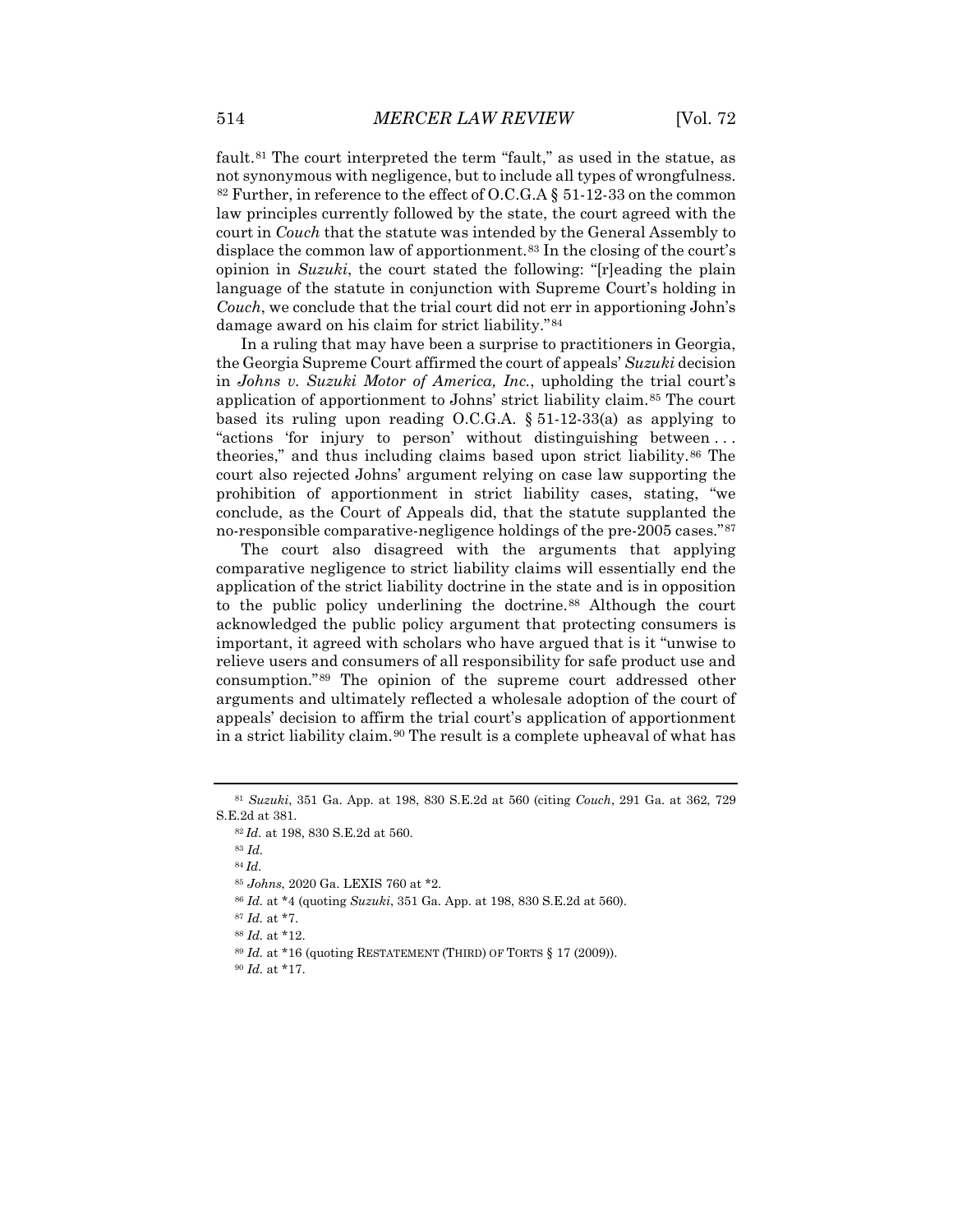been Georgia precedent for over the last half century with regard to apportionment.

# *C. A Closer Look at the Related Phenomenon of Apportionment Between Intentional and Negligent Tortfeasors*

The wide sweep of comparative negligence has had an effect beyond raising questions of apportionment in strict liability claims. The broad acceptance of the doctrine has led to some courts expressing willingness to include intentional tortfeasors and negligent tortfeasors in the assessment of comparative responsibility.[91](#page-15-0) Although comparisons in instances involving high culpability tortfeasors are less common, a more prevalent example is courts' willingness to compare fault where a defendant's intentional tort did not involve physical harm to others, such as nuisance claims.[92](#page-15-1) An example of a court allowing apportionment between a negligent tortfeasor was highlighted in the previous section in the *Couch* case in which the Georgia Supreme Court held that a jury may apportion damages among the property owner and a criminal assailant in a premises liability action.<sup>[93](#page-15-2)</sup> This shift in apportionment principles is not unique to the state of Georgia.

In *Slack v. Famers Insurance Exchange*,<sup>[94](#page-15-3)</sup> the Supreme Court of Colorado reached a conclusion similar to the Supreme Court of Georgia's conclusion in *Couch* as to apportionment between intentional and negligent tortfeasors in light of their interpretation of a state apportionment statute.[95](#page-15-4) In fact, the Supreme Court of Georgia noted the Colorado court's decision in its opinion in *Couch*.[96](#page-15-5) The Colorado court in *Slack* approached the question of whether the state statute required pro rata distribution of liability among intentional and negligent tortfeasors who cause indivisible injury.<sup>[97](#page-15-6)</sup> The applicable Colorado statute "states that a tort-feasor shall only be liable for damages to the extent of her negligence or fault."[98](#page-15-7)

The plaintiff in *Slack* suffered injuries in an automobile accident caused by the driver of green car running a red light while the plaintiff was attempting to make a right-hand turn, forcing the plaintiff to stop suddenly. The abrupt stop caused the plaintiff to hit her chin on the

<sup>95</sup> *Id.* at 282.

<sup>91</sup> Green, *supra* note 20 at 1118.

<span id="page-15-5"></span><span id="page-15-4"></span><span id="page-15-3"></span><span id="page-15-2"></span><span id="page-15-1"></span><span id="page-15-0"></span><sup>92</sup> Ellen M. Bublick, *The End Game of Tort Reform: Comparative Apportionment and Intentional Torts*, 78 NOTRE DAME L. REV. 355, 369–70 (2003).

<sup>93</sup> *Couch*, 291 Ga. at 366, 729 S.E.2d at 384.

<sup>94</sup> *Slack v. Farmers Ins. Exch.*, 5 P.3d 280 (Colo. 2000).

<sup>96</sup> 291 Ga. at 363, 729 S.E.2d at 382 n.6 (citing *Slack*, 5 P.3d at 285).

<span id="page-15-7"></span><span id="page-15-6"></span><sup>97</sup> *Slack*, 5 P.3d at 282.

<sup>98</sup> *Id.* (citing COLO. REV. STAT. § 13-21-111.5(1) (2020)).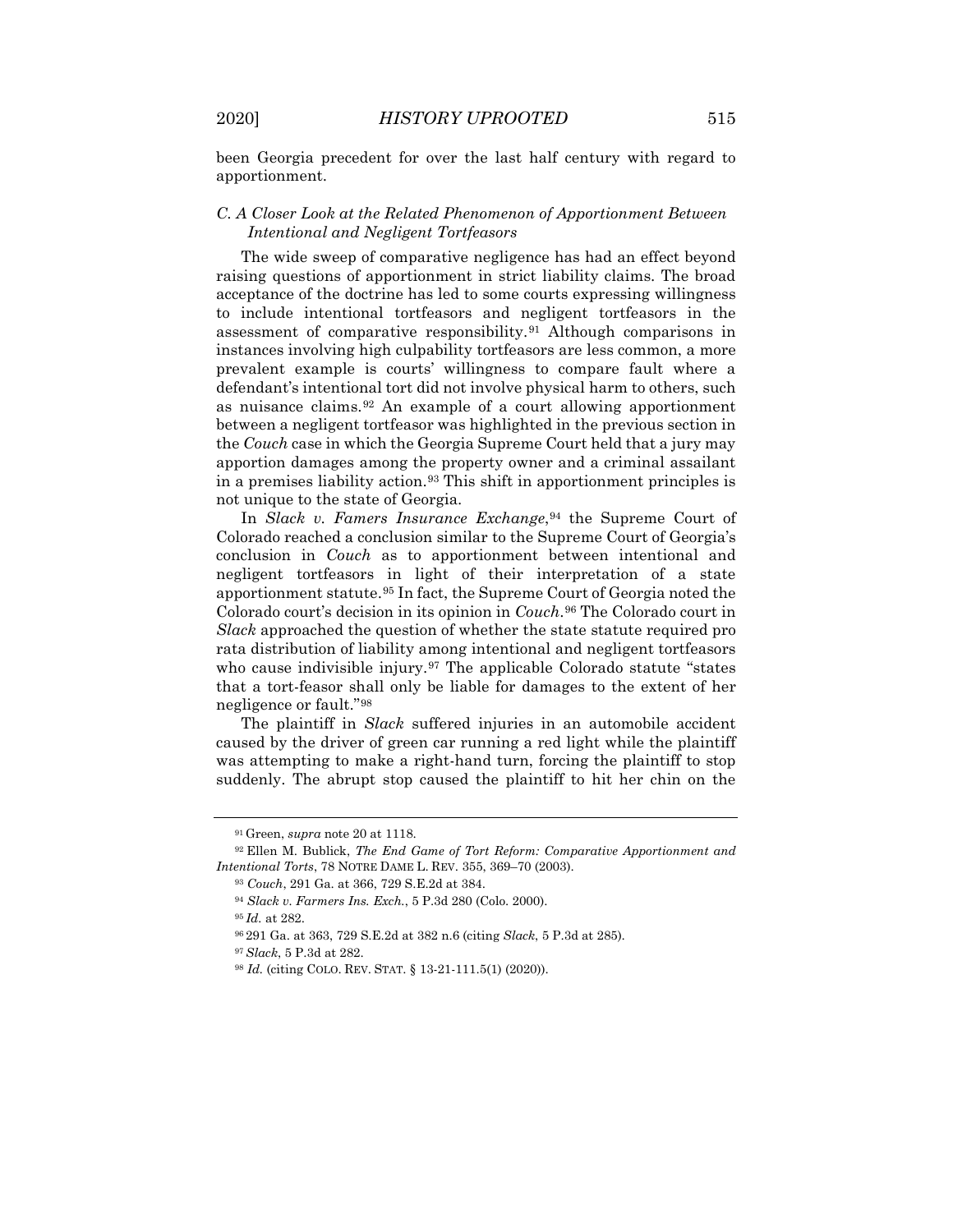steering wheel and her head on the headrest. Following the accident, the plaintiff saw a chiropractor to assess her injuries who then submitted the charges for treatment to the plaintiff's insurance company, the defendant Farmers Insurance. The defendant wanted a second opinion as to the plaintiff's injury and scheduled her an appointment to see another chiropractor, Dr. Lloyd Lachow. Unbeknownst to the plaintiff, another insured of the defendant had filed a sexual assault allegation against Dr. Lachow. During the plaintiff's examination, Dr. Lachow touched the plaintiff inappropriately and exacerbated her injuries by violently shaking her head from side to side. The plaintiff filed a complaint with the local police and ultimately brought suit against Lachow for assault, battery, and negligence among, other claims.<sup>[99](#page-16-0)</sup> The plaintiff also brought suit claiming the defendant "acted improperly by sending her to a [doctor] [the defendant] knew or should have known would injure her."[100](#page-16-1)

At trial, the jury awarded a verdict in favor of the plaintiff against the defendant, finding that it acted willfully and wantonly. The plaintiff was awarded \$40,000 for her injuries and \$16,000 in exemplary damages.[101](#page-16-2) The court apportioned the damages among Farmers Insurance and Dr. Lachow, finding them to be forty and sixty percent at fault respectively.[102](#page-16-3) The plaintiff appealed the apportionment of her award, arguing that Colorado Statute §  $13-21-111.5(1)^{103}$  $13-21-111.5(1)^{103}$  $13-21-111.5(1)^{103}$  does not require apportionment between a negligent actor (Farmers Insurance) and an intentional tort-feasor (Dr. Lachow).[104](#page-16-5) The Supreme Court of Colorado disagreed.[105](#page-16-6)

In holding that the apportionment of damages between a negligent and intentional tortfeasor was appropriate, the Colorado Supreme Court relied on its interpretation of the apportionment statute, Colo. Rev. Stat. § 13-21-111.5(1), which resulted from the tort reform movement in Colorado.[106](#page-16-7) The Court interpreted the first part of the statute, § 13-21-111.5(1), as encompassing a "wide variety of situations" and therefore as applicable to the intentional tort of assault and battery involved in *Slack*.[107](#page-16-8) The court then moved to the second part of the statute which states, "no defendant shall be liable for an amount greater

<sup>102</sup> *Id.*

<sup>105</sup> *Id.*

<span id="page-16-8"></span><sup>107</sup> *Id.*

<sup>99</sup> *Id.* at 282–83.

<sup>100</sup> *Id.* at 283.

<span id="page-16-6"></span><span id="page-16-5"></span><span id="page-16-4"></span><span id="page-16-3"></span><span id="page-16-2"></span><span id="page-16-1"></span><span id="page-16-0"></span><sup>&</sup>lt;sup>101</sup> *Id.* at 283 (the jury also found in favor of the plaintiff's husband's loss of consortium claim and awarded him \$6,000 for his loss and \$2,400 in exemplary damages.).

<sup>103</sup> COLO. REV. STAT. § 13-21-111.5(1) (2020).

<span id="page-16-7"></span><sup>104</sup> *Slack*, 5 P.3d at 283.

<sup>106</sup> *Id.* at 284.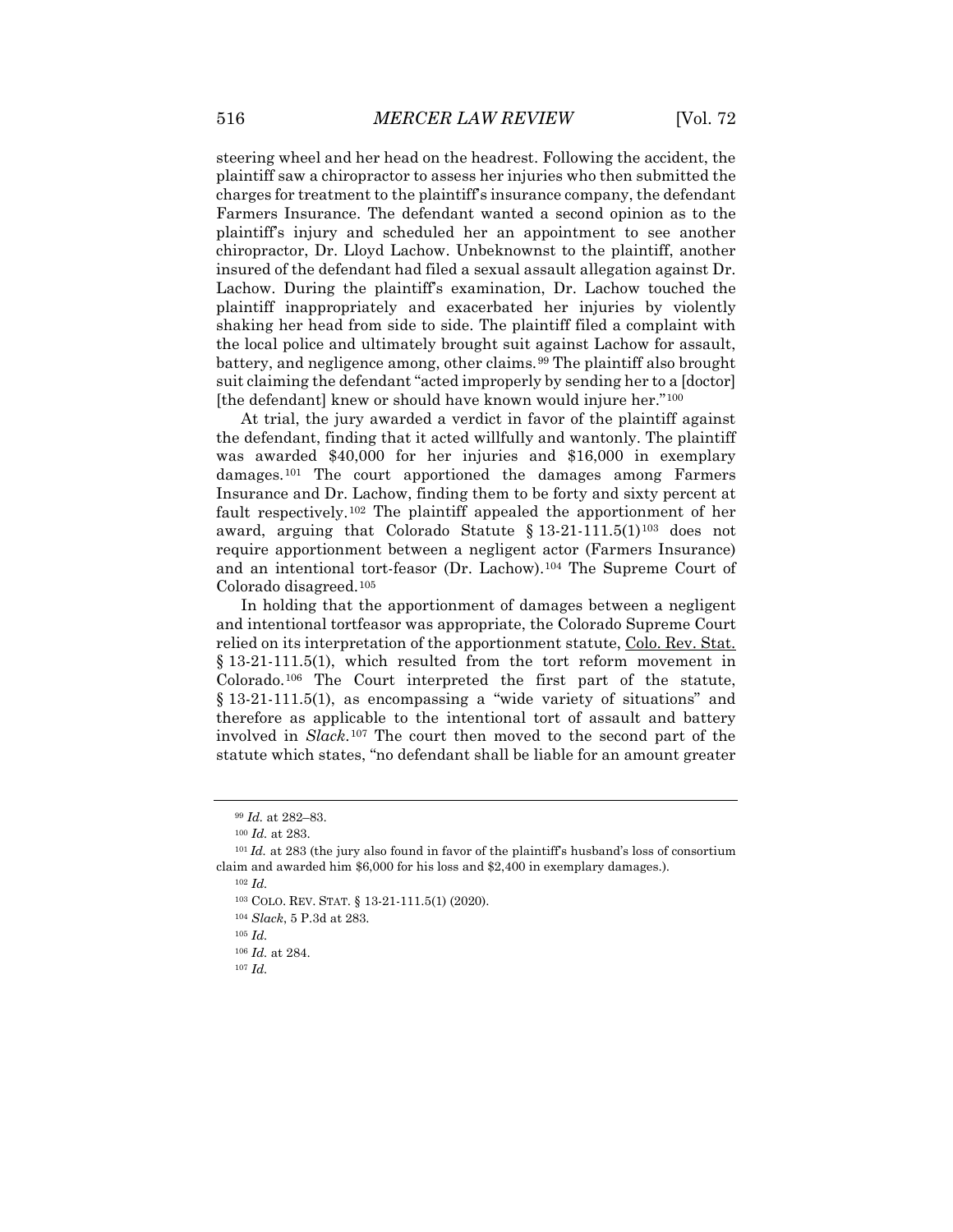than that represented by the degree or percentage of the negligence or fault attributable to such defendant that produced the claimed injury, death, damage, or loss."[108](#page-17-0) The court held that the use of the word "fault" in the statute encompassed both negligent and intentional wrongdoing.[109](#page-17-1) As a result of this interpretation, the court held that the apportionment statute "applies even when one of the several tortfeasors commits an intentional tort that contributes to an indivisible injury."[110](#page-17-2)

The court further supported its holding by quoting the following from a previous case addressing the abolishment of the common law principle of joint and several liability:

[t]he adoption of [the pro-rata division of liability] was intended to cure the perceived inequality under the common law concept of joint and several liability whereby wrongdoers could be held fully responsible for a plaintiff's entire loss, despite the fact that another wrongdoer, who was not held accountable, contributed to the result.<sup>111</sup>

The court held that neither the reasoning nor the result should differ when an intentional tortfeasor contributes to the loss.<sup>[112](#page-17-4)</sup> As a result, the court affirmed the apportionment of damages among the negligent and intentional tortfeasors.[113](#page-17-5) Thus, the court displaced the common law rule against such apportionment in Colorado.[114](#page-17-6)

#### V. THE FUTURE OF STRICT LIABILITY CLAIMS IN GEORGIA

# *A. An Argument Against the Georgia Supreme Court's Affirming the Application of Apportionment to Claims Based in Strict Liability*

At its core, strict liability is liability without fault. It is based on our belief as a society that those who are engaging in certain activities that pose a risk to others should be held responsible for the result, regardless of whether they exercised reasonable care or not. In the realm of products liability, holding a manufacturer strictly liable for defective products is based on a theory of cost sharing. When a consumer is injured by a defective product, who is better positioned to bear the costs of such harm? The average consumer or the manufacturer profiting from the sale of the product? These are the ideas behind the doctrine of strict liability today.

<span id="page-17-1"></span><span id="page-17-0"></span><sup>108</sup> *Id.* at 284–85 (quoting COLO. REV. STAT. § 13-21-1115(1)).

<sup>109</sup> *Id.* at 286.

<sup>110</sup> *Id.*

<span id="page-17-4"></span><span id="page-17-3"></span><span id="page-17-2"></span><sup>111</sup> *Id.* (quoting Barton v. Adams Rental, Inc., 938 P.2d 532, 535 (Colo. 1997)).

<span id="page-17-5"></span><sup>112</sup> *Id.*

<sup>113</sup> *Id.* at 288.

<span id="page-17-6"></span><sup>114</sup> *Id.*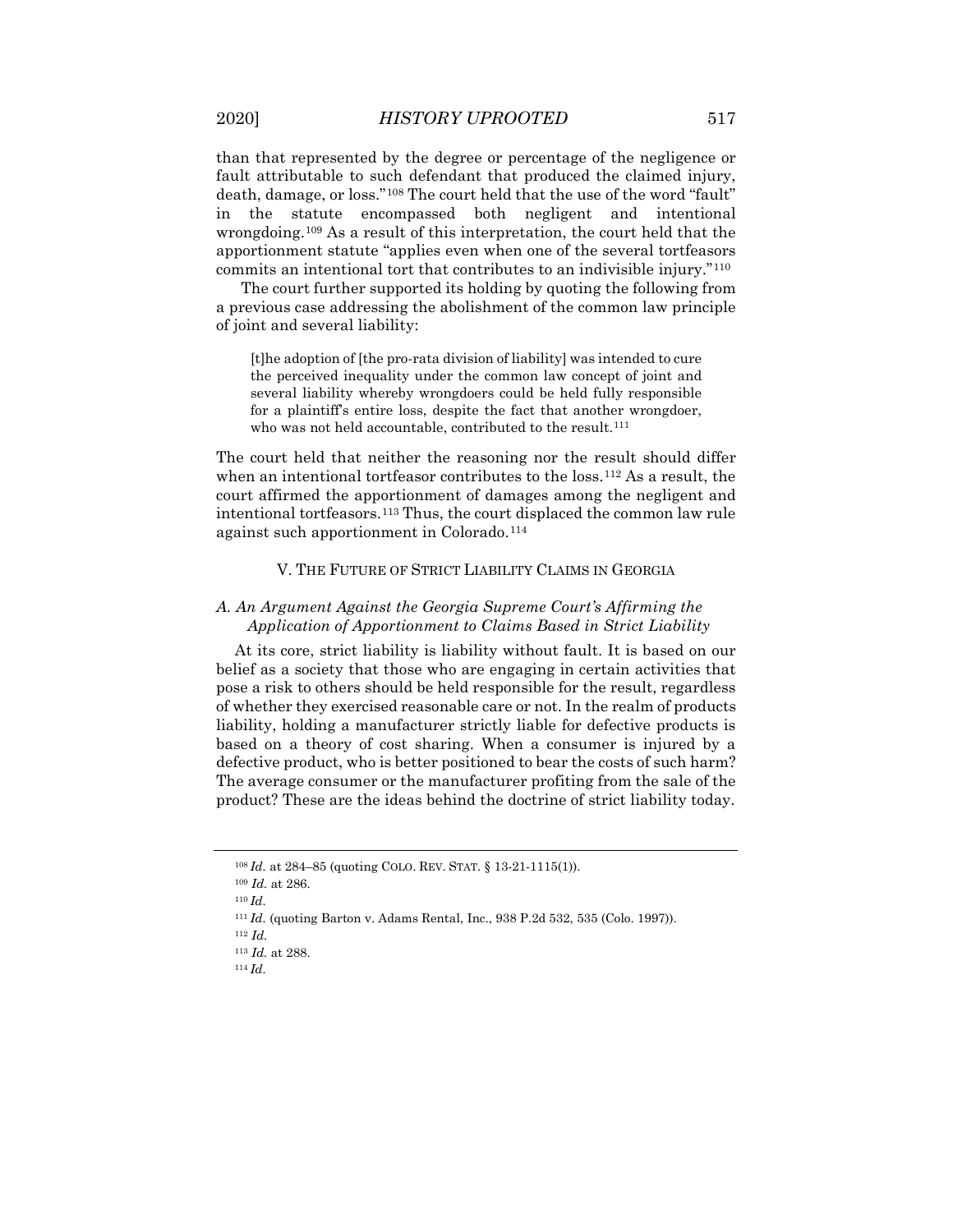The Georgia Supreme Court should have reversed the decision of the court of appeals to allow apportionment in strict liability claims in light of the intent of the strict liability statute in the state. The Georgia strict liability statute reads, in part, as follows:

The manufacturer of any personal property sold as new property directly or through a dealer or any other person shall be liable in tort, irrespective of privity, to any natural person who may use, consume, or reasonably be affected by the property and who suffers injury to his person or property because the property when sold by the manufacturer was not merchantable and reasonably suited to the use intended, and its condition when sold is the proximate cause of the injury sustained.[115](#page-18-0)

The enactment of this statute, which created strict products liability in the state, intends to replace the previous common law system which "'adhered generally to traditional concepts requiring proof of negligence in tort actions and privity in contract actions on warranties' to hold manufacturers of defective products liable."[116](#page-18-1) Through enacting this statute, the Georgia legislature expressed clear intent to replace the previously followed common law principles with a medium through which to hold the manufacturer responsible for the safety of its products.

The shift of placing the burden of loss caused by defective products onto the manufacturer, rather than the consumer, is based on a theory of cost sharing. Manufacturers are in the unique position to be able to absorb the cost of loss from defective products as a cost of doing business. In having to so do, the manufacturers are presented with an economic incentive to ensure that the production, designs, and products themselves are safe for consumers—safer products mean a lower chance of liability. Further, the manufacturer is in a better position to detect and remediate dangerous product defects through research and development and quality control procedures. These theories in support of shifting the burden onto the manufacturer are acknowledged in the Restatement (Second) of  $Torts<sup>117</sup>$  $Torts<sup>117</sup>$  $Torts<sup>117</sup>$  which includes the following:

On whatever theory, the justification for the strict liability has been said to be that the seller, by marketing his product for use and consumption, has undertaken and assumed special responsibility toward any member of the consuming public who may be injured by it;

<sup>115</sup> O.C.G.A. § 51-1-11 (2020).

<span id="page-18-2"></span><span id="page-18-1"></span><span id="page-18-0"></span><sup>116</sup> Brief of Amicus Curiae Georgia Trial Lawyers Association in Support of Petitioners at \*7, *Johns v. Suzuki Motor of Am.*, 2020 GA S. Ct. Lexis 760 (2020) (No. S19G1478), 2020 GA S. Ct. Briefs LEXIS 1233 (quoting Ellis v. Rich's, Inc., 233 Ga. 573, 576, 212 S.E.2d 373, 376 (1975)).

<sup>117</sup> RESTATEMENT (SECOND) OF TORTS § 402A cmt. c (Am. Law Inst. 1965).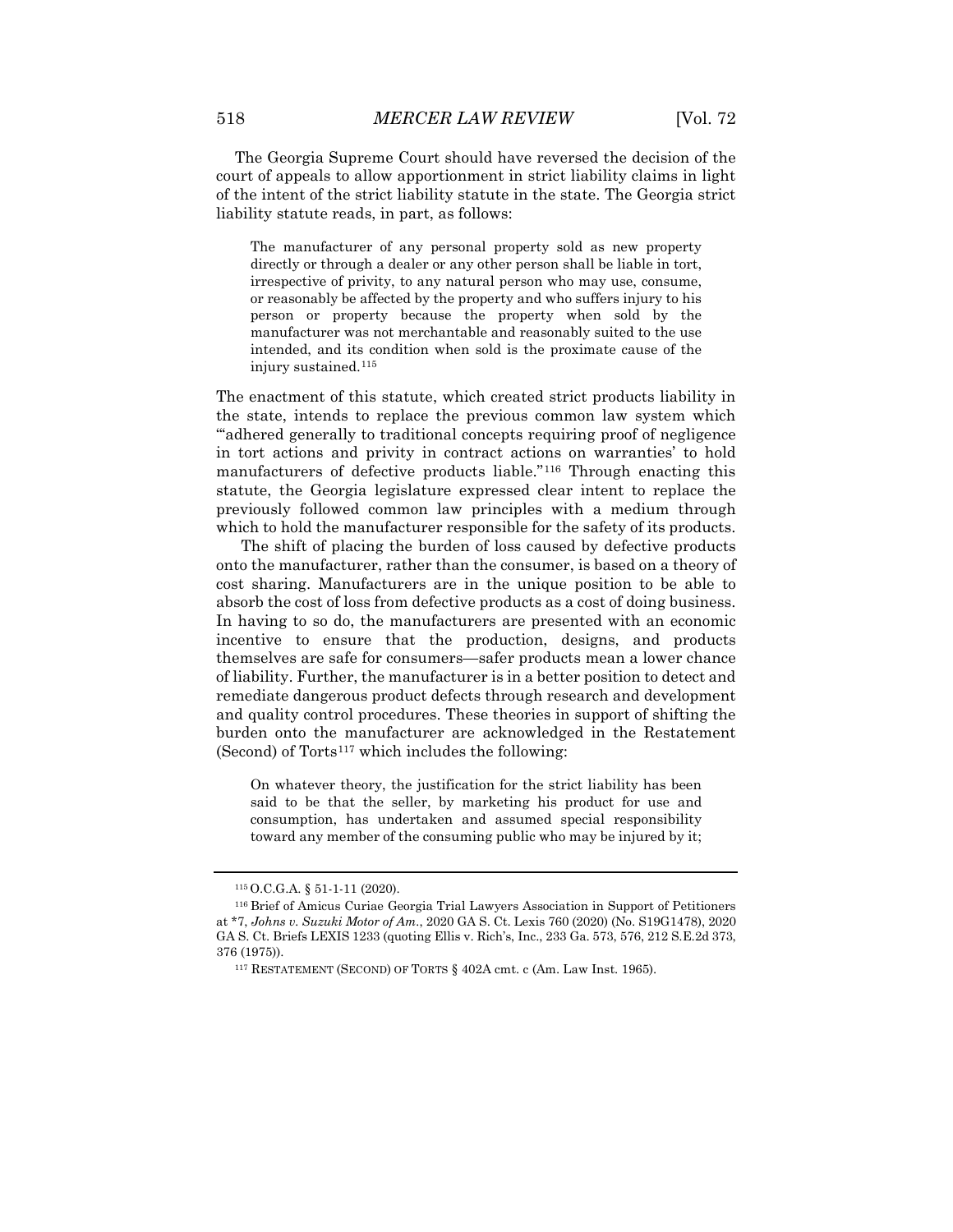that the public has the right to and does expect, in the case of products which it needs and for which it forced to rely upon the seller, that reputable sellers will stand behind their goods; that public policy demands that the burden of accidental injuries caused by products intended for consumption be placed upon those who market them, and be treated as a cost of production against which liability insurance can be obtained; and that the consumer of such products is entitles to the maximum of protection at the hands of someone, and the proper persons to afford it are those who market the products.[118](#page-19-0)

By providing a medium through which the costs of defective products are to be placed on the manufacturer, the Georgia General Assembly adopted a public policy in favor of protecting consumers injured by defective products.

The argument that through the amendment of the apportionment statute in response to health care issues in the state, the General Assembly intended to reverse the public policy of burdening manufacturers in strict liability claims rather than consumers is thin at best. The argument is further weakened by the fact that the Georgia Constitution<sup>[119](#page-19-1)</sup> places the power to alter public policy in the hands of the legislature, not the judiciary.[120](#page-19-2) Here, the Georgia Supreme Court's affirming of apportionment in a strict liability case, resulting in a consumer bearing almost half of what the statute intended to be the manufacturer's burden, has illuminated a shift in public policy and not by the specific action of the legislature.

Not only does this statutory interpretation by the court "invert the proper constitutional order,"[121](#page-19-3) but it should be noted that the same justifications for the public policy of protecting consumers recognized by the legislature through the enactment of the strict liability in 1968 are very much present today. In today's society consumers are inundated with the marketing of consumer products. In fact, the science of consumer marketing has reached new levels which go as far as curating consumer-specific ad content to be shown on identified consumers' social media platforms. Marketing has increased, and the availability of products has greatly expanded. Retailers like Amazon make it possible for consumers to access products located across the country in as few as two days. As the market grows, so does the business of manufacturing. With this expanded market for consumer products, why would this be the time to alter the paramount purpose of strict liability—the protection of otherwise defenseless victims? In an age of multimillion dollar companies

<span id="page-19-1"></span><span id="page-19-0"></span><sup>118</sup> *Id.*

<sup>119</sup> GA. CONST.

<span id="page-19-2"></span><sup>120</sup> GA. CONST. Art. III, § 1, para. 1.

<span id="page-19-3"></span><sup>121</sup> Amicus Brief for the Petitioners, *supra* note 116, at \*12.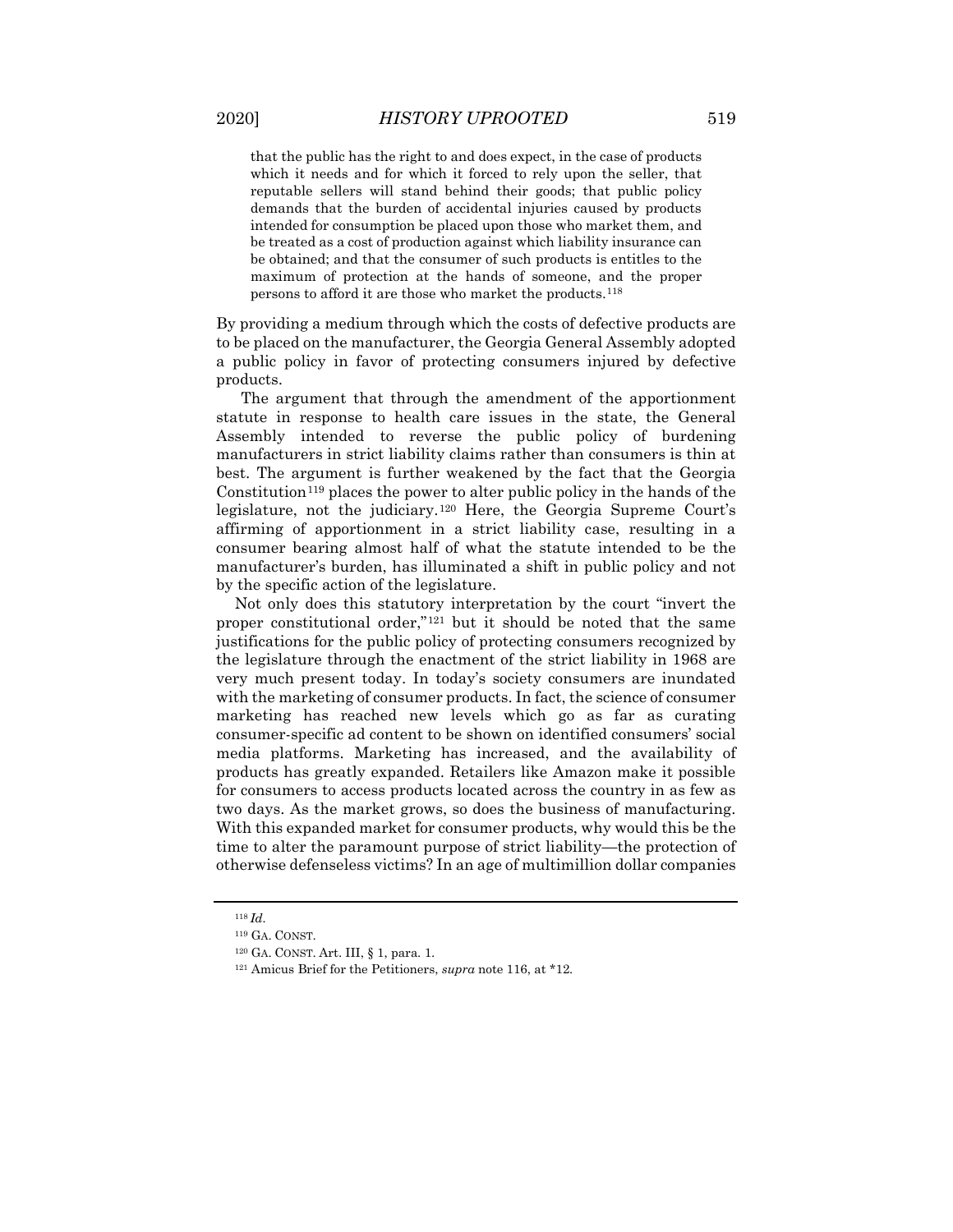selling more products than ever with increasing profit margins, manufacturers are likely in the best position in recent history to absorb the cost of defective products.

#### *B. Alternative Statutory Interpretation of O.C.G.A. § 51-12-33 as Inapplicable to the Doctrine of Strict Liability*

The rejection of common law principles in favor of applying apportionment to strict liability claims and among negligent and intentional tortfeasors has clearly been a result, at least in part, of courts' interpretations of various statutory amendments and acts catalyzed by the national tort reform movement of the past few decades. However, there is dissent among justices as to whether the interpretations of these statutes as rejecting common law principles truly effectuate the intent of the legislatures. In *Couch*, the Georgia case discussed above which upheld apportionment between negligent and intentionally tortfeasors, Justice Benham dissented to the opinion stating, "I cannot agree with the majority when it opines that the General Assembly intended to eviscerate more than a century of Georgia's common law simply by using 'fault' in O.C.G.A. § 51-12-33."[122](#page-20-0)

Unlike Georgia, other states that have enacted comparative fault statutes have provided a definition for "fault" as used in the statutes to limit it to acts of negligence.[123](#page-20-1) However, the Georgia assembly did not provide a definition, leaving the interpretation of the term to the courts.[124](#page-20-2) The term "fault" has a litany of definitions that make it unclear where the line should be drawn—does the term extend beyond negligence to intentional acts, to strict liability, to breach of warranty and so on?[125](#page-20-3)

The following presumption in construing a statute is noted by Justice Benham in his dissent:

All statutes are presumed to be enacted by the legislature with full knowledge of the existing condition of the law and with reference to it. They are therefore to be construed in connection with and in harmony with the existing law, ... and their meaning and effect is to be determined in connection, not only with the common law and the constitution, but also with reference to other statutes and the decisions of the courts.[126](#page-20-4)

<sup>122</sup> *Couch*, 291 Ga. at 367 (Benham, J., dissenting).

<sup>123</sup> See 10 DEL. CODE ANN. § 8132 (2012); *see also* S.D. CODIFIED LAWS § 20-9-2 (2011).

<sup>124</sup> *Couch*, 291 Ga. at 370–71, 729 S.E.2d at 386.

<sup>125</sup> *Id.* at 370–71, 729 S.E.2d at 387 (Benham, J., dissenting).

<span id="page-20-4"></span><span id="page-20-3"></span><span id="page-20-2"></span><span id="page-20-1"></span><span id="page-20-0"></span><sup>126</sup> *Id.* at 372, 729 S.E.2d at 387–88 (Benham, J., dissenting) (quoting Thornton v. Anderson, 207 Ga. 714, 718, 64 S.E.2d 186, 189 (1951)).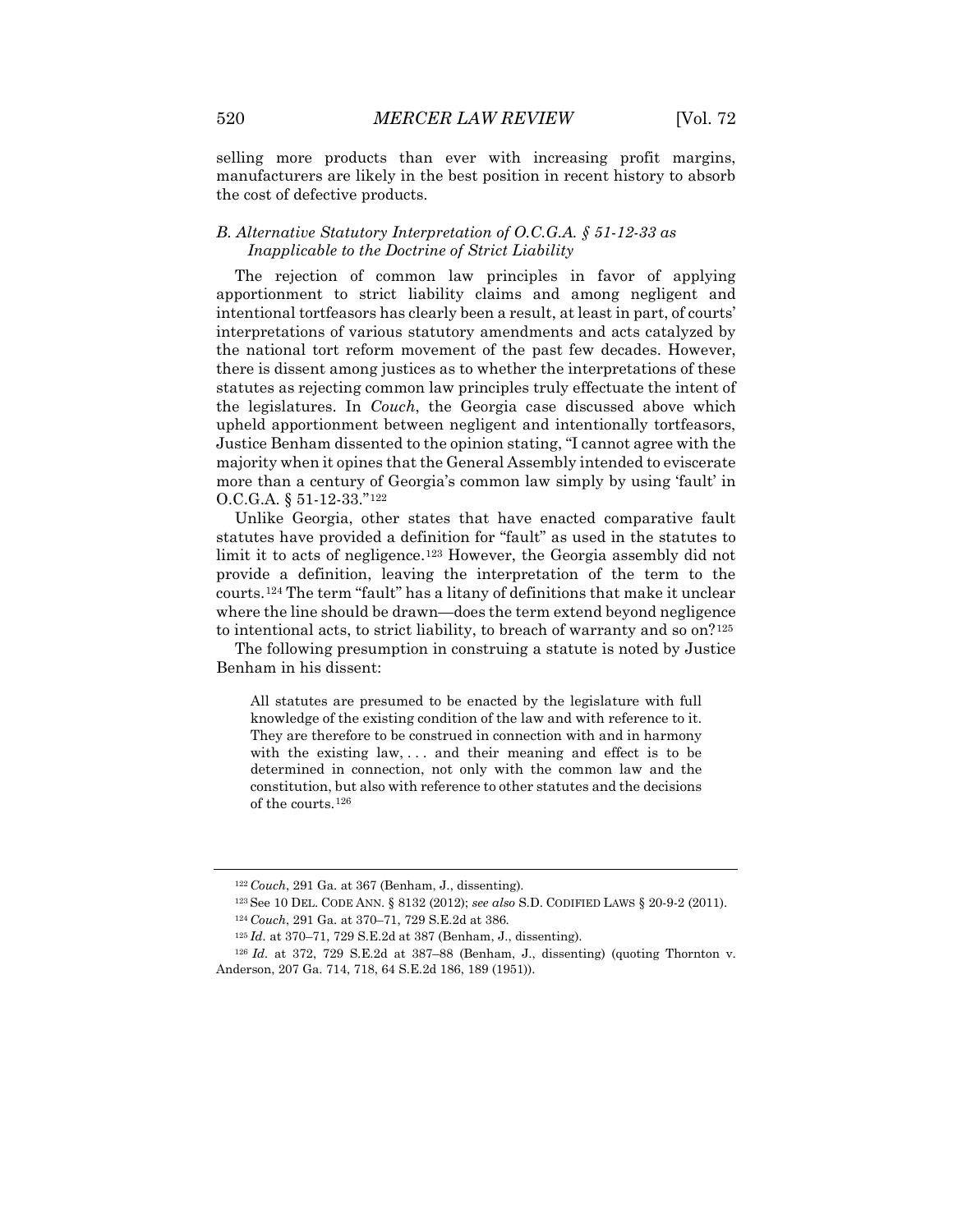When O.C.G.A § 51-12-33 was amended in 2005 as part of a group of reforms to address issues in health care services in the state, both the common law rule against apportionment among negligent intentional tortfeasors and against apportionment in strict liability claims were very much followed and recognized by Georgia courts.[127](#page-21-0) In regards to the applicability of the statute to strict liability, the 2005 reforms did not once mention the term "strict liability" nor did it mention O.C.G.A. § 51-1-11,<sup>[128](#page-21-1)</sup> the Georgia strict liability statute.<sup>[129](#page-21-2)</sup> Given the above presumption used in construing statutes, this is jarring evidence that it is highly unlikely the legislature intended the statute to alter or overturn the common law rule against apportionment in strict liability claims followed by the state. It perhaps even suggests that the legislature did not even consider the possible implication of such as a result of the reforms.

Further, another canon of interpretation is that "statutory construction requires that a statute in derogation of the common law be construed strictly by the courts."[130](#page-21-3) In application, because the term "fault" as used by the general assembly can be defined expansively or narrowly, strict construction precludes construing the term in a manner that would overturn common law.[131](#page-21-4) In application here, the term should have been interpreted as not extending all the way to strict liability—a result of what can be classified as an incredibly broad interpretation.

# VI. THE INEVITABLE EFFECT OF APPLYING APPORTIONMENT IN STRICT LIABILITY CASES IN GEORGIA

# *A. Comparison of the Common Law Principles and the Actions of the Georgia Supreme Court in Suzuki*

Under the common law principles which have historically been followed in Georgia, contributory negligence by a plaintiff is not a defense available in strict liable claims for product-caused harms.[132](#page-21-5) This is partly because the principles underlying strict liability are distinct from those of negligence. Strict liability is liability without *fault*, and as such, the fault of the defendant is considered to be irrelevant if the actual cause

<sup>127</sup> Amicus Brief for the Petitioners, *supra* note 116, at \*2.

<sup>128</sup> O.C.G.A. § 51-1-11 (2020).

<sup>129</sup> Amicus Brief for the Petitioners, *supra* note 115, at \*2.

<span id="page-21-5"></span><span id="page-21-4"></span><span id="page-21-3"></span><span id="page-21-2"></span><span id="page-21-1"></span><span id="page-21-0"></span><sup>130</sup> *Couch*, 291 Ga. at 374, 729 S.E.2d at 389 (citing Tampa Investment Group v. Branch Banking and Trust, 290 Ga. 724, 725–28, 723 S.E.2d 674, 677–79 (2012)) (Benham, J., dissenting).

<sup>131</sup> *Id.*

<sup>132</sup> *Deere & Co.*, 250 Ga. at 520, 299 S.E.2d at 707.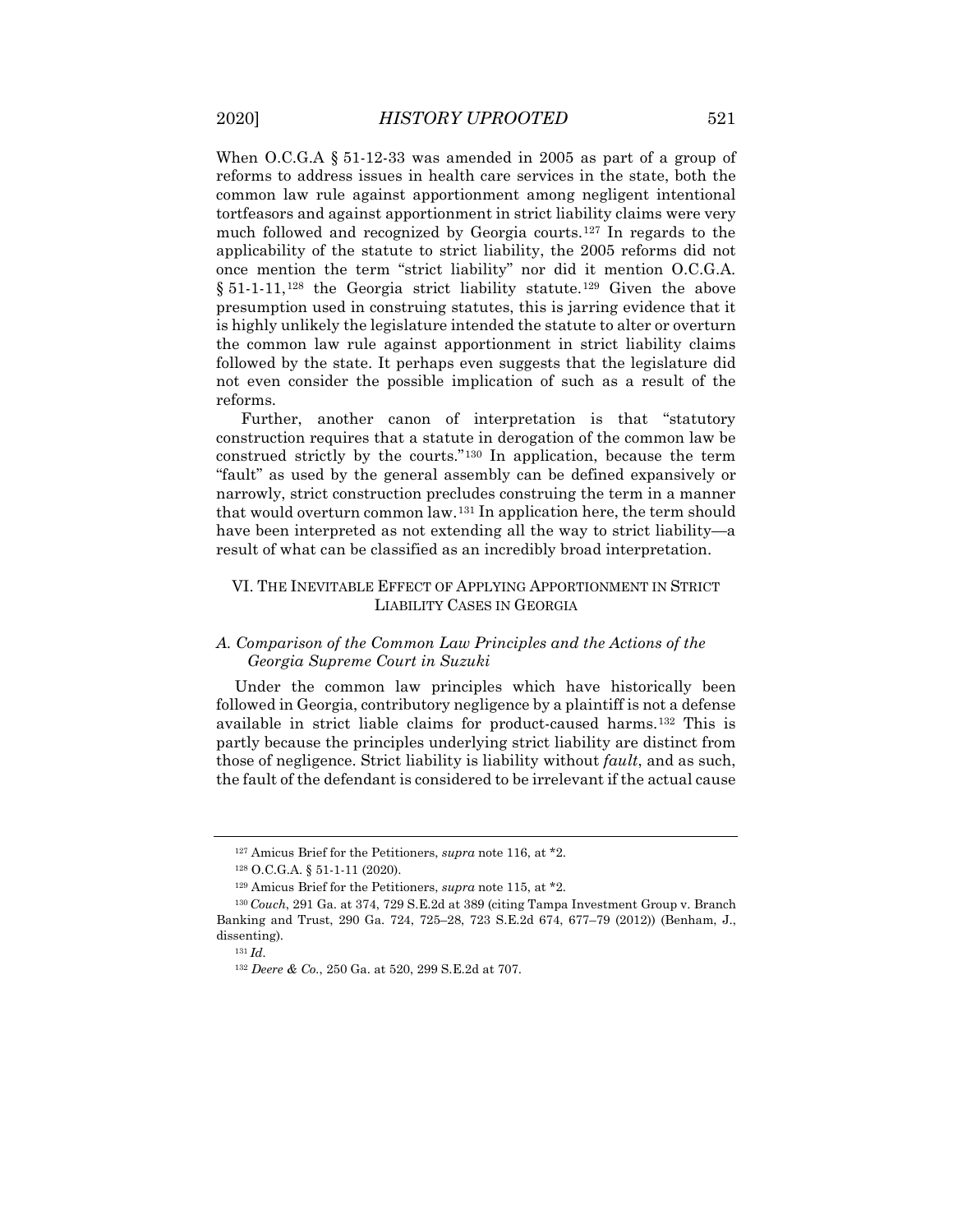of the injury is a defect in the product, not the plaintiff's carelessness.[133](#page-22-0) In *Suzuki*, if the common law was followed, Johns' failure to properly maintain his bike's brake fluid would have no effect on the damages awarded by the jury. By finding the product defect to be the proximate cause of the injuries he sustained, the defendant would be entirely liable for the amount awarded by the jury. The application of apportionment of fault to Johns by the jury however makes a substantial difference in the amount he stands to collect from the product manufacturer, Suzuki. The jury awarded Johns \$10.5 million in compensatory damages for the harm he suffered. Apportioning 49% of the fault to Johns himself results in a reduction of \$5,145,000, or in other words, one percent less than half of the entire award.

Although contributory negligence has historically not been available as a defense to strict liability claims in Georgia, other recognized defenses related primarily to the element of proximate cause put into place barriers to recovery for those injured by consumer products. In order to hold a defendant strictly liable, the plaintiff must show that the defendant is (1) the manufacturer of the product; (2) that the product when sold by the manufacturer was defective; and (3) that the defect was the proximate cause of the injury sustained by the plaintiff.[134](#page-22-1) One defense available to the defendant, known as product misuse, allows the defendant to argue that the plaintiff's misuse of the product was the proximate cause of the injury they sustained.[135](#page-22-2) The plaintiff's alleged misuse of the product must be significant enough to break the chain of causation between the defect in the product and the plaintiff's injury. In this sense, the plaintiff's negligence in misusing the product is only being considered as it relates to the causation element of the injury. The negligence is not being used as a way to reduce recovery by comparing fault, as it was in *Johns*.[136](#page-22-3)

Another available defense to strict products liability is assumption of the risk.[137](#page-22-4) Under this affirmative defense, a defendant must establish the plaintiff (1) had knowledge of a condition inconsistent with his or her safety; (2) the plaintiff appreciated the danger presented by the condition; and (3) the plaintiff deliberately and voluntarily chose to expose him or herself to that danger in a manner that is consistent with assent to the continuance of the dangerous condition.[138](#page-22-5) Whether a

<sup>133</sup> *Id.*

<span id="page-22-5"></span><span id="page-22-4"></span><span id="page-22-3"></span><span id="page-22-2"></span><span id="page-22-1"></span><span id="page-22-0"></span><sup>134</sup> Chi Hardware & Fixture Co. v. Letterman, 236 Ga. App. 21, 23, 510 S.E.2d 875, 877– 78 (1999).

<sup>135</sup> *Id.*

<sup>136</sup> 351 Ga. at 186, 830 S.E.2d at 552.

<sup>137</sup> Dean v. Toyota Indus. Equip. Mfg., 246 Ga. App. 255, 255, 540 S.E.2d 233, 234 (2000). <sup>138</sup> *Id.*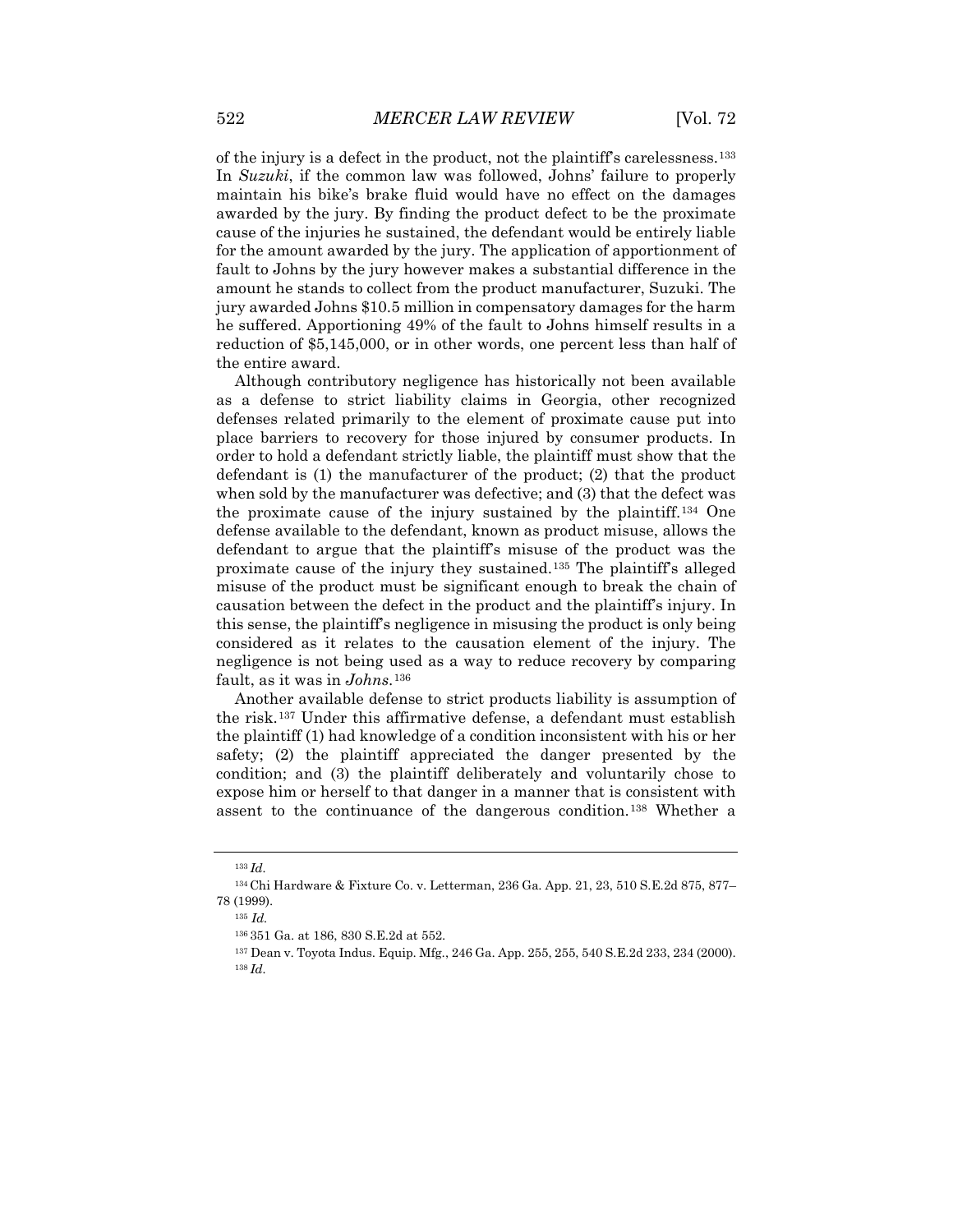plaintiff assumed the risk of injury is ultimately a question to be decided by the jury. Further, courts in Georgia apply the risk utility test to determine whether the risks inherent in a product design outweigh the utility of the product. In other words, the jury must decide whether by choosing a specific "design, the manufacturer exposed the consumer to a greater risk than it should have."[139](#page-23-0) The factors considered in this analysis include: "the usefulness of the product; the gravity and severity of the danger" the design poses; the likelihood of the danger; the extent to which the danger is avoidable; the efficacy of the product's warning; the manufacture's ability to eliminate the danger without impeding on the product's usefulness or price; etcetera.[140](#page-23-1)

The implications of the availability of these defenses to product manufacturers is that when someone in Georgia is somehow injured by a consumer product, there is not automatically a slam-dunk strict products liability claim. Plaintiffs face an uphill climb to recovery. With the additional component of the applicability of apportionment to strict liability claims, the ascent to recovery has now become even steeper. Apportionment may now allow manufacturers to further avoid liability through the ability to reduce the percentage of their fault through apportionment to not just the plaintiff for their degree of fault, but also to other third parties who may become involved. Under the common law principles which have been followed for the past-half century in Georgia, plaintiffs rightfully avoided this additional barrier to seeking justice.

# *B. The Concerns for Practitioners and Plaintiffs in Response to the Application of Apportionment in Strict Liability Claims*

The Georgia Supreme Court's upholding of the *Suzuki* decision in the court of appeals has left many Georgia trial lawyers scratching their heads. As previously stated, the supreme court's affirming of the court of appeals' displacement of common law principles in favor of allowing apportionment in strict liability claims has upturned over fifty years of Georgia precedent. The Georgia Trial Lawyers Association filed an Amicus Curiae brief with the supreme court in favor of the petitioners asking the court to reverse the judgement of the Court of Appeals.[141](#page-23-2)

The brief expressed one fear held by many practitioners, that the court of appeals' decision "if left standing, [will] prevent people injured by defective products who sue the manufacturer in strict liability from recovering if the trier of fact finds that the injured person's percentage of fault was at least 50 percent."[142](#page-23-3) This results in a manufacturer bearing

<span id="page-23-1"></span><span id="page-23-0"></span><sup>139</sup> *Id.* at 259, 540 S.E.2d at 237.

<sup>140</sup> Banks v. ICI Americas, 264 Ga. 732, 736 n.6, 450 S.E.2d 671, 675 n.6 (1994).

<sup>141</sup> Amicus Brief for the Petitioners, *supra* note 116, at \*1.

<span id="page-23-3"></span><span id="page-23-2"></span><sup>142</sup> *Id.* at \*12–13.